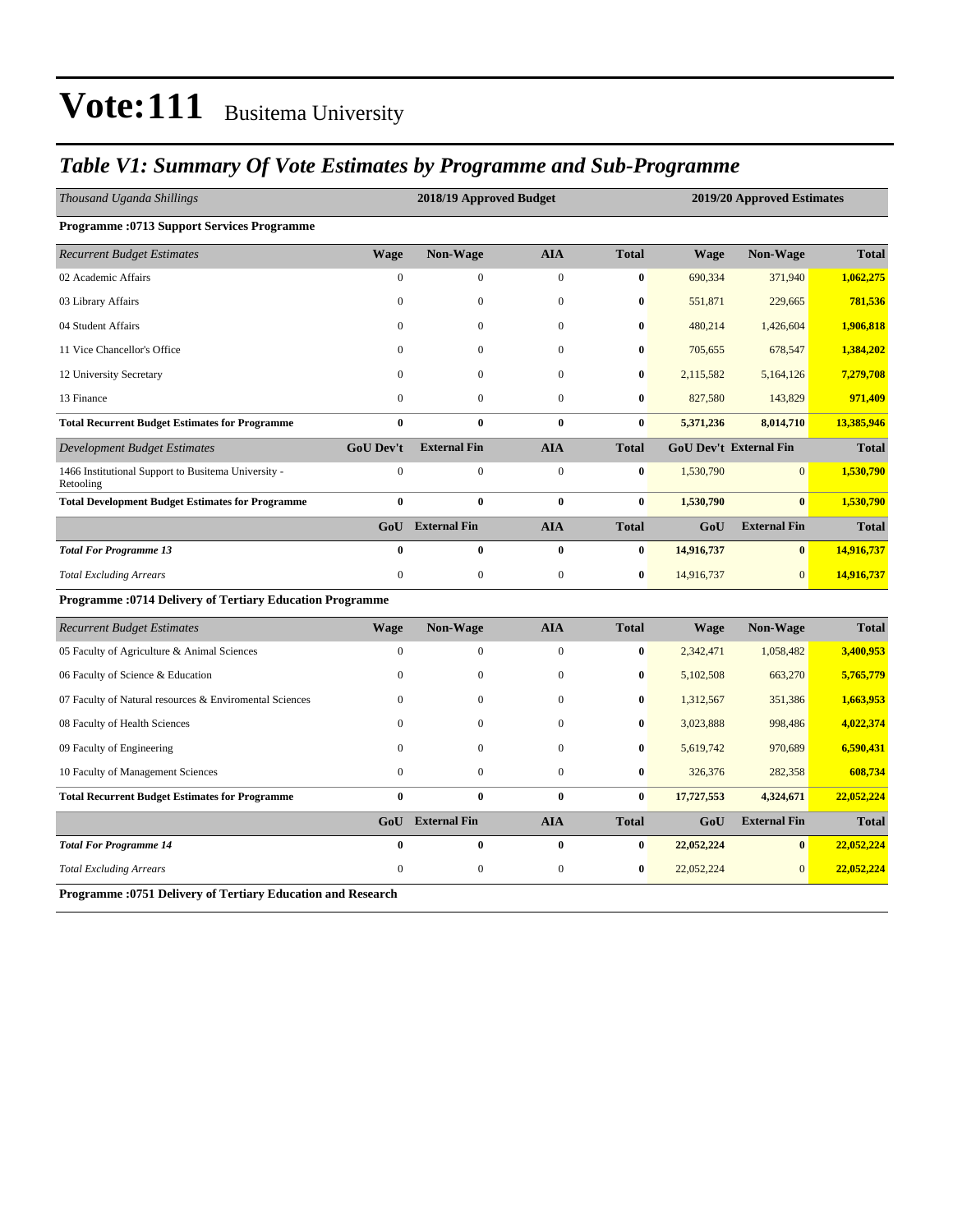| <b>Recurrent Budget Estimates</b>                                | <b>Wage</b>      | Non-Wage            | <b>AIA</b> | <b>Total</b> | <b>Wage</b>    | Non-Wage                      | <b>Total</b>            |
|------------------------------------------------------------------|------------------|---------------------|------------|--------------|----------------|-------------------------------|-------------------------|
| 01 Headquarters                                                  | 21,770,418       | 8,888,408           | 6,145,295  | 36,804,121   | $\overline{0}$ | $\Omega$                      | $\mathbf{0}$            |
| <b>Total Recurrent Budget Estimates for Programme</b>            | 21,770,418       | 8,888,408           | 6,145,295  | 36,804,121   | $\bf{0}$       | $\mathbf{0}$                  | $\overline{\mathbf{0}}$ |
| Development Budget Estimates                                     | <b>GoU Dev't</b> | <b>External Fin</b> | AIA        | <b>Total</b> |                | <b>GoU Dev't External Fin</b> | <b>Total</b>            |
| 1466 Institutional Support to Busitema University -<br>Retooling | 1,120,730        | $\overline{0}$      | 642,091    | 1,762,821    | $\overline{0}$ | $\overline{0}$                | $\mathbf{0}$            |
| <b>Total Development Budget Estimates for Programme</b>          | 1,120,730        | $\bf{0}$            | 642,091    | 1,762,821    | $\bf{0}$       | $\mathbf{0}$                  | $\mathbf{0}$            |
|                                                                  | GoU              | <b>External Fin</b> | <b>AIA</b> | <b>Total</b> | GoU            | <b>External Fin</b>           | <b>Total</b>            |
| <b>Total For Programme 51</b>                                    | 31,779,556       | $\bf{0}$            | 6,787,386  | 38,566,942   | $\bf{0}$       | $\mathbf{0}$                  | $\mathbf{0}$            |
| <b>Total Excluding Arrears</b>                                   | 29,940,428       | $\overline{0}$      | 6,787,386  | 36,727,814   | $\overline{0}$ | $\Omega$                      | $\mathbf{0}$            |
| <b>Total Vote 111</b>                                            | 31,779,556       | $\bf{0}$            | 6,787,386  | 38,566,942   | 36,968,961     | $\bf{0}$                      | 36,968,961              |
| <b>Total Excluding Arrears</b>                                   | 29,940,428       | $\overline{0}$      | 6,787,386  | 36,727,814   | 36,968,961     |                               | 36,968,961              |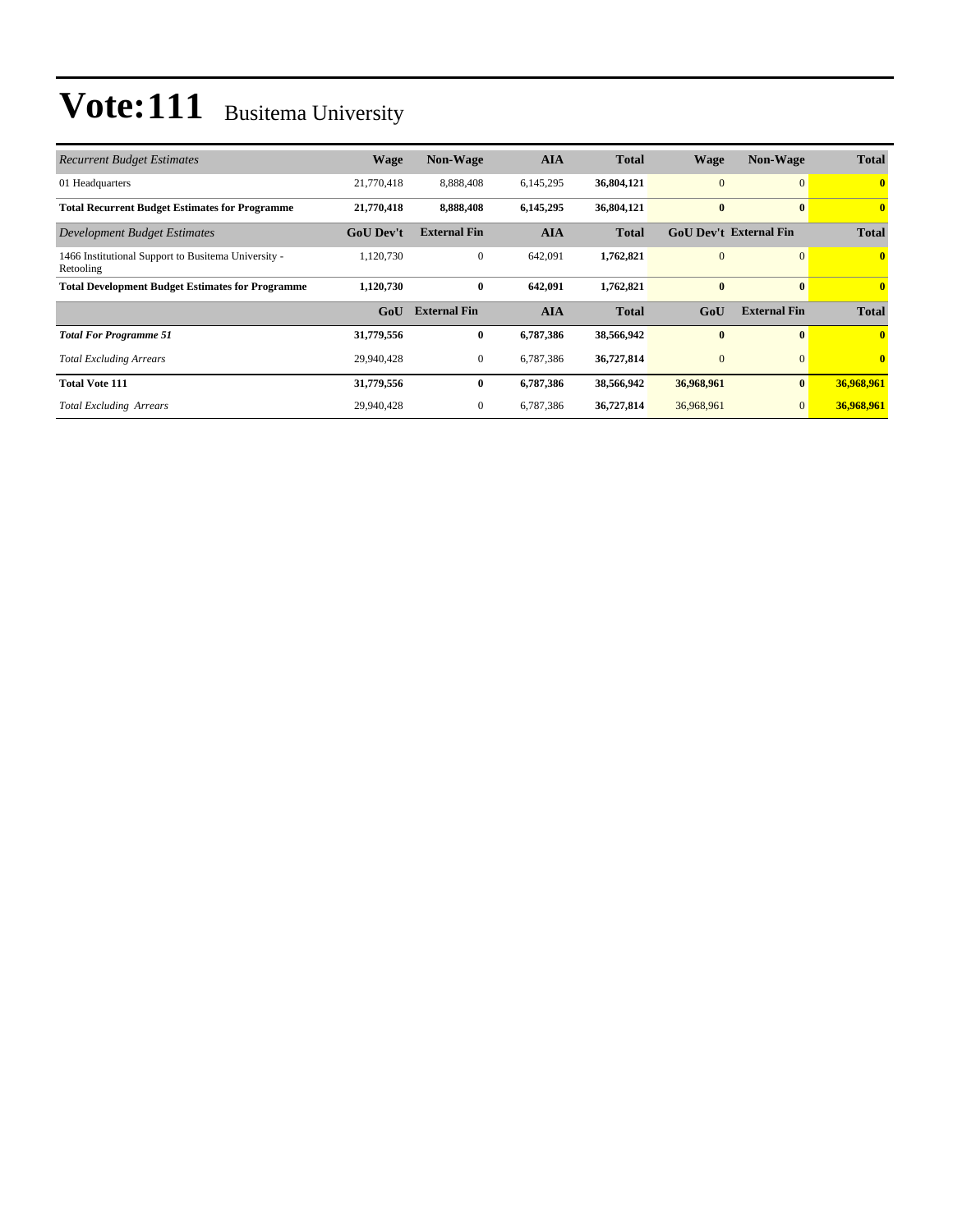### *Table V2: Summary Vote Estimates by Item*

| Thousand Uganda Shillings                                                |            | 2018/19 Approved Budget | 2019/20Approved Estimates |              |            |                     |                         |
|--------------------------------------------------------------------------|------------|-------------------------|---------------------------|--------------|------------|---------------------|-------------------------|
|                                                                          | GoU        | <b>External Fin</b>     | <b>AIA</b>                | <b>Total</b> | GoU        | <b>External Fin</b> | <b>Total</b>            |
| <b>Employees, Goods and Services (Outputs Provided)</b>                  | 28,862,907 | $\bf{0}$                | 6,145,295                 | 35,008,202   | 35,438,170 | $\bf{0}$            | 35,438,170              |
| 211101 General Staff Salaries                                            | 21,770,418 | $\bf{0}$                | $\bf{0}$                  | 21,770,418   | 23,098,789 | $\bf{0}$            | 23,098,789              |
| 211103 Allowances (Inc. Casuals, Temporary)                              | 1,298,334  | $\bf{0}$                | 2,405,749                 | 3,704,083    | 3,412,550  | $\bf{0}$            | 3,412,550               |
| 212101 Social Security Contributions                                     | 2,177,042  | $\bf{0}$                | $\bf{0}$                  | 2,177,042    | $\bf{0}$   | $\bf{0}$            | $\overline{\mathbf{0}}$ |
| 212201 Social Security Contributions                                     | 0          | $\bf{0}$                | 0                         | 0            | 2,324,639  | $\bf{0}$            | 2,324,639               |
| 213001 Medical expenses (To employees)                                   | 58,819     | $\bf{0}$                | 62,946                    | 121,765      | 121,765    | $\bf{0}$            | 121,765                 |
| 213002 Incapacity, death benefits and funeral expenses                   | 30,000     | $\bf{0}$                | $\bf{0}$                  | 30,000       | 30,050     | $\bf{0}$            | 30,050                  |
| 213004 Gratuity Expenses                                                 | 266,957    | $\bf{0}$                | $\bf{0}$                  | 266,957      | 266,957    | $\bf{0}$            | 266,957                 |
| 221001 Advertising and Public Relations                                  | 9,314      | $\bf{0}$                | 67,265                    | 76,579       | 45,082     | $\bf{0}$            | 45,082                  |
| 221002 Workshops and Seminars                                            | 102,565    | $\bf{0}$                | 285,154                   | 387,719      | 382,764    | $\bf{0}$            | 382,764                 |
| 221003 Staff Training                                                    | 25,611     | $\bf{0}$                | 106,283                   | 131,893      | 112,876    | $\bf{0}$            | 112,876                 |
| 221004 Recruitment Expenses                                              | 25,000     | $\bf{0}$                | $\bf{0}$                  | 25,000       | 25,000     | $\bf{0}$            | 25,000                  |
| 221005 Hire of Venue (chairs, projector, etc)                            | 900        | $\bf{0}$                | 45,100                    | 46,000       | 24,900     | $\bf{0}$            | 24,900                  |
| 221006 Commissions and related charges                                   | 223,543    | $\bf{0}$                | 364,287                   | 587,831      | 567,504    | $\bf{0}$            | 567,504                 |
| 221007 Books, Periodicals & Newspapers                                   | 102,379    | $\bf{0}$                | 67,598                    | 169,977      | 144,917    | $\bf{0}$            | 144,917                 |
| 221008 Computer supplies and Information Technology<br>(TT)              | 59,189     | $\bf{0}$                | 7,400                     | 66,589       | 63,766     | $\bf{0}$            | 63,766                  |
| 221009 Welfare and Entertainment                                         | 111,243    | $\bf{0}$                | 296,558                   | 407,801      | 274,360    | $\bf{0}$            | 274,360                 |
| 221011 Printing, Stationery, Photocopying and Binding                    | 131,087    | $\bf{0}$                | 208,471                   | 339,558      | 331,621    | $\bf{0}$            | 331,621                 |
| 221012 Small Office Equipment                                            | 9,163      | $\bf{0}$                | 10,635                    | 19,798       | 25,946     | $\bf{0}$            | 25,946                  |
| 221014 Bank Charges and other Bank related costs                         | 2,000      | $\bf{0}$                | 0                         | 2,000        | $\bf{0}$   | $\bf{0}$            | $\bf{0}$                |
| 221015 Financial and related costs (e.g. shortages,<br>pilferages, etc.) | 0          | $\bf{0}$                | 3,020                     | 3,020        | $\bf{0}$   | $\bf{0}$            | $\bf{0}$                |
| 221017 Subscriptions                                                     | 192,243    | $\bf{0}$                | 67,294                    | 259,537      | 214,860    | $\bf{0}$            | 214,860                 |
| 222001 Telecommunications                                                | 72,842     | $\bf{0}$                | 66,458                    | 139,300      | 63,377     | $\bf{0}$            | 63,377                  |
| 222002 Postage and Courier                                               | 625        | $\bf{0}$                | 6,331                     | 6,956        | 3,231      | $\bf{0}$            | 3,231                   |
| 222003 Information and communications technology<br>(ICT)                | 185,425    | $\bf{0}$                | 113,603                   | 299,028      | 357,585    | $\bf{0}$            | 357,585                 |
| 223003 Rent – (Produced Assets) to private entities                      | 232,658    | $\bf{0}$                | 52,357                    | 285,015      | 231,600    | $\bf{0}$            | 231,600                 |
| 223004 Guard and Security services                                       | 65,398     | $\bf{0}$                | 10,770                    | 76,168       | 68,940     | $\bf{0}$            | 68,940                  |
| 223005 Electricity                                                       | 198,045    | 0                       | 120,640                   | 318,685      | 344,604    | $\bf{0}$            | 344,604                 |
| 223006 Water                                                             | 63,091     | $\bf{0}$                | 78,234                    | 141,325      | 180,629    | $\bf{0}$            | 180,629                 |
| 223007 Other Utilities- (fuel, gas, firewood, charcoal)                  | 3,300      | $\bf{0}$                | 3,700                     | 7,000        | 10,215     | $\bf{0}$            | 10,215                  |
| 223901 Rent – (Produced Assets) to other govt. units                     | 0          | $\bf{0}$                | $\boldsymbol{0}$          | 0            | 32,115     | $\bf{0}$            | 32,115                  |
| 224001 Medical Supplies                                                  | 246,480    | $\bf{0}$                | 97,605                    | 344,085      | 303,635    | $\bf{0}$            | 303,635                 |
| 224004 Cleaning and Sanitation                                           | 148,278    | $\bf{0}$                | 41,287                    | 189,565      | 165,170    | $\bf{0}$            | 165,170                 |
| 224005 Uniforms, Beddings and Protective Gear                            | 19,300     | $\bf{0}$                | 44,214                    | 63,514       | 20,607     | $\bf{0}$            | 20,607                  |
| 224006 Agricultural Supplies                                             | 258,500    | $\bf{0}$                | 28,700                    | 287,200      | 309,718    | $\bf{0}$            | 309,718                 |
| 225001 Consultancy Services- Short term                                  | 23,800     | $\bf{0}$                | 54,661                    | 78,461       | 33,000     | $\bf{0}$            | 33,000                  |
| 225002 Consultancy Services-Long-term                                    | 0          | $\bf{0}$                | 59,408                    | 59,408       | 59,408     | $\bf{0}$            | 59,408                  |
| 225003 Taxes on (Professional) Services                                  | 0          | $\bf{0}$                | 2,439                     | 2,439        | $\bf{0}$   | $\bf{0}$            | $\bf{0}$                |
| 226001 Insurances                                                        | 348        | $\bf{0}$                | 50,000                    | 50,348       | 50,200     | $\bf{0}$            | 50,200                  |
| 227001 Travel inland                                                     | 243,405    | $\boldsymbol{0}$        | 692,009                   | 935,415      | 582,353    | $\bf{0}$            | 582,353                 |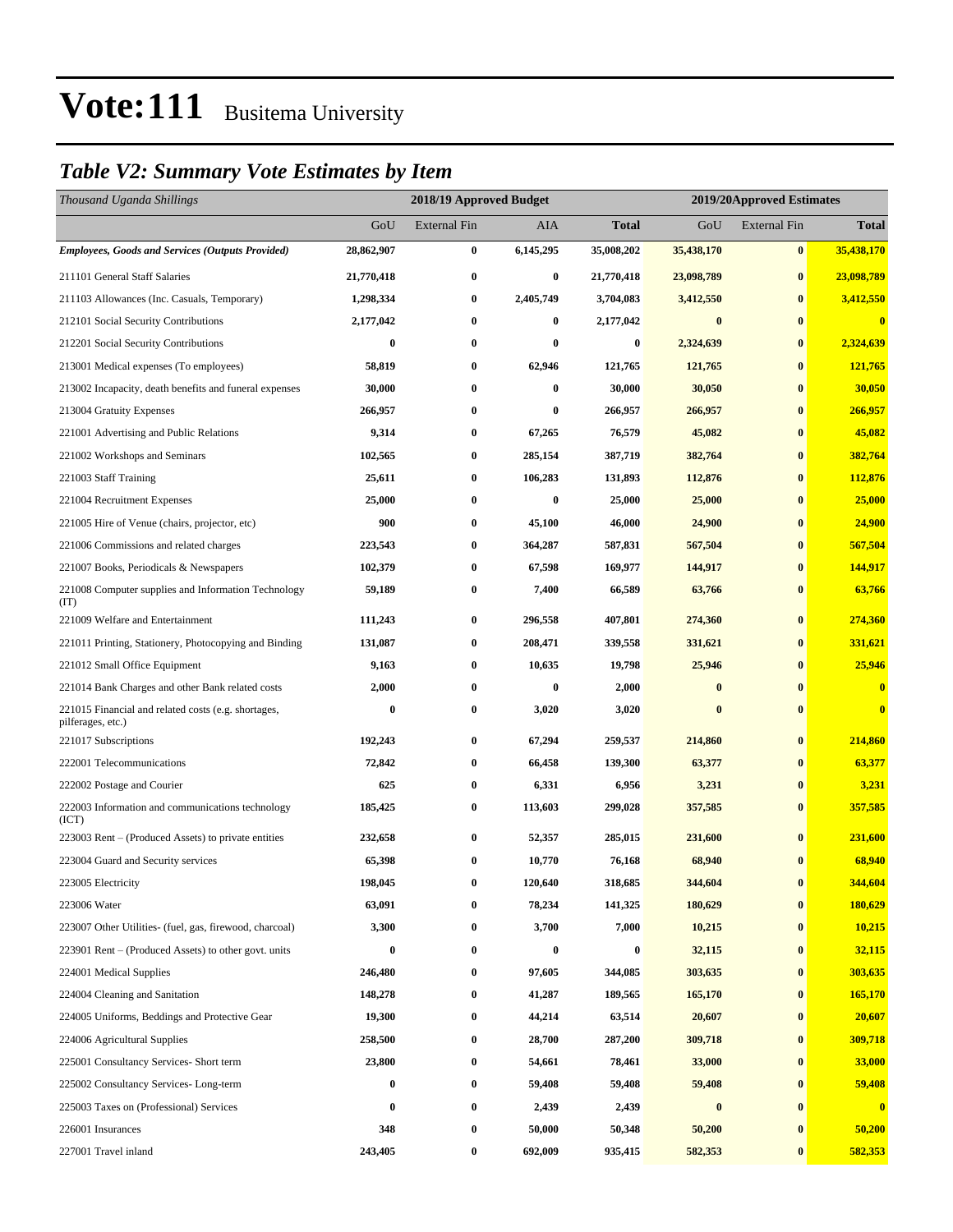| 227002 Travel abroad                                         | 17,000     | $\bf{0}$     | 191,889   | 208,889    | 144,775      | $\mathbf{0}$ | 144,775                 |
|--------------------------------------------------------------|------------|--------------|-----------|------------|--------------|--------------|-------------------------|
| 227003 Carriage, Haulage, Freight and transport hire         | 8.000      | $\bf{0}$     | $\bf{0}$  | 8.000      | 11,200       | $\bf{0}$     | 11,200                  |
| 227004 Fuel, Lubricants and Oils                             | 64,742     | $\bf{0}$     | 209,688   | 274,430    | 281,806      | $\mathbf{0}$ | 281,806                 |
| 228001 Maintenance - Civil                                   | 163,894    | $\bf{0}$     | 39,634    | 203,528    | 236,172      | $\bf{0}$     | 236,172                 |
| 228002 Maintenance - Vehicles                                | 127,510    | $\bf{0}$     | 115,662   | 243,172    | 277,678      | $\bf{0}$     | 277,678                 |
| 228003 Maintenance - Machinery, Equipment &<br>Furniture     | 46,860     | $\bf{0}$     | 41,150    | 88,010     | 99,190       | $\bf{0}$     | 99,190                  |
| 228004 Maintenance – Other                                   | 9,289      | $\bf{0}$     | 2,080     | 11,369     | 4,800        | $\bf{0}$     | 4,800                   |
| 282101 Donations                                             | 2,610      | $\bf{0}$     | 4,500     | 7,110      | 6,500        | $\mathbf{0}$ | 6,500                   |
| 282103 Scholarships and related costs                        | 65,700     | $\bf{0}$     | 20,516    | 86,216     | 91,318       | $\bf{0}$     | 91,318                  |
| <b>Investment</b> (Capital Purchases)                        | 1,077,521  | $\bf{0}$     | 642,091   | 1,719,612  | 1,530,790    | $\mathbf{0}$ | 1,530,790               |
| 312101 Non-Residential Buildings                             | 734,041    | $\bf{0}$     | 85,959    | 820,000    | 971,327      | $\mathbf{0}$ | 971,327                 |
| 312102 Residential Buildings                                 | $\bf{0}$   | $\bf{0}$     | 139,668   | 139,668    | $\bf{0}$     | $\bf{0}$     | $\mathbf{0}$            |
| 312201 Transport Equipment                                   | 150,000    | $\bf{0}$     | 150,000   | 300,000    | $\mathbf{0}$ | $\mathbf{0}$ | $\mathbf{0}$            |
| 312202 Machinery and Equipment                               | 162,480    | $\bf{0}$     | 213,634   | 376,114    | 441,633      | $\bf{0}$     | 441,633                 |
| 312203 Furniture & Fixtures                                  | 31,000     | $\bf{0}$     | 52,830    | 83,830     | 117,830      | $\bf{0}$     | 117,830                 |
| <b>Arrears</b>                                               | 1,839,128  | $\bf{0}$     | $\bf{0}$  | 1,839,128  | $\bf{0}$     | $\mathbf{0}$ | $\overline{\mathbf{0}}$ |
| 321605 Domestic arrears (Budgeting)                          | 43,210     | $\bf{0}$     | $\bf{0}$  | 43,210     | $\bf{0}$     | $\mathbf{0}$ | $\overline{\mathbf{0}}$ |
| 321608 General Public Service Pension arrears<br>(Budgeting) | 1,795,919  | $\bf{0}$     | $\bf{0}$  | 1,795,919  | $\bf{0}$     | $\mathbf{0}$ | $\overline{\mathbf{0}}$ |
| <b>Grand Total Vote 111</b>                                  | 31,779,556 | $\bf{0}$     | 6,787,386 | 38,566,942 | 36,968,961   | $\bf{0}$     | 36,968,961              |
| <b>Total Excluding Arrears</b>                               | 29,940,428 | $\mathbf{0}$ | 6,787,386 | 36,727,814 | 36,968,961   | $\mathbf{0}$ | 36,968,961              |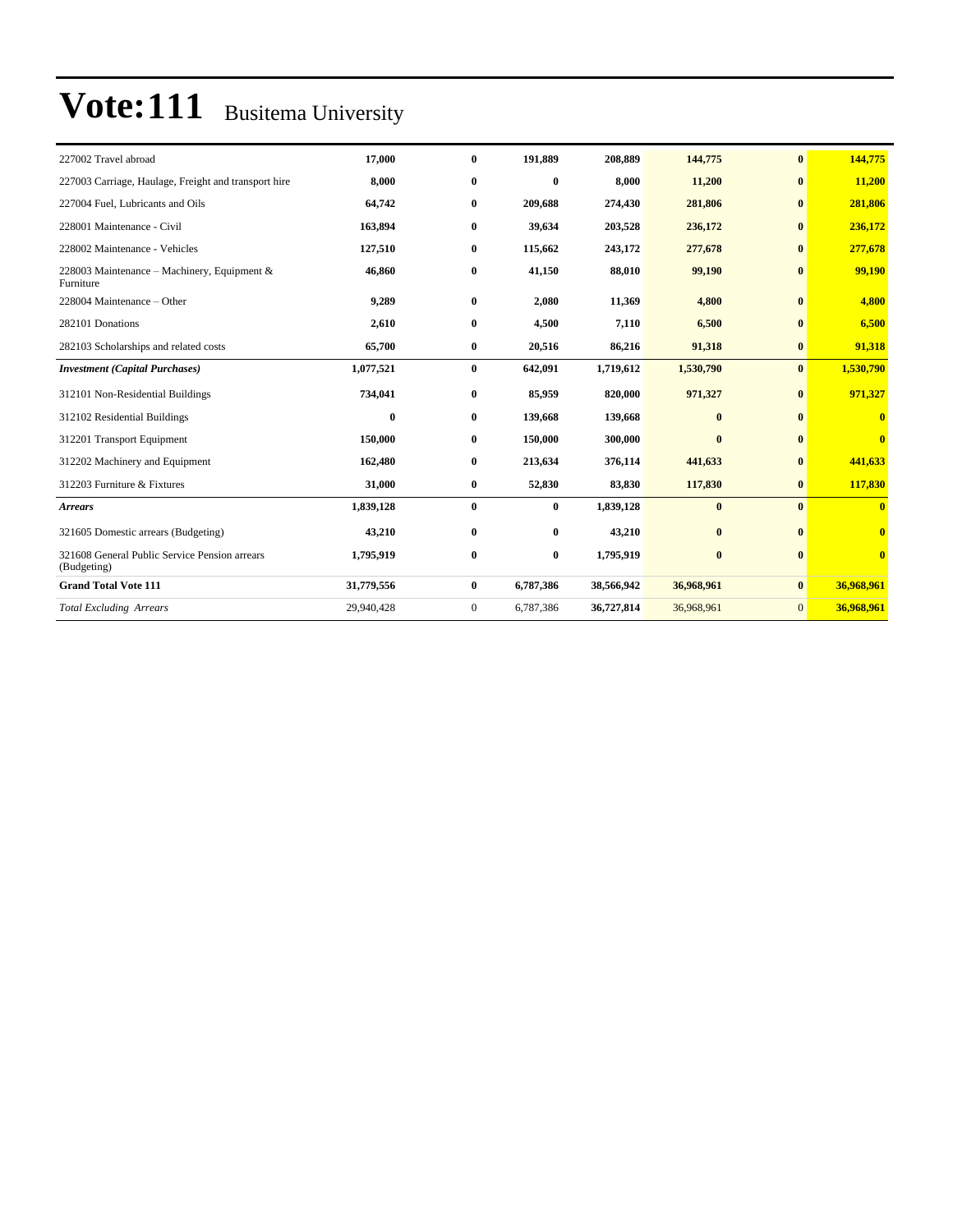### *Table V3: Detailed Estimates by Programme, Sub Programme, Output and Item*

#### *Programme :0713 Support Services Programme*

*Recurrent Budget Estimates*

#### **SubProgramme 02 Academic Affairs**

| Thousand Uganda Shillings                             |                  | 2018/19 Approved Budget |                       |              |                  | 2019/20 Approved Estimates |              |
|-------------------------------------------------------|------------------|-------------------------|-----------------------|--------------|------------------|----------------------------|--------------|
| <b>Outputs Provided</b>                               | Wage             | Non Wage                | <b>AIA</b>            | <b>Total</b> | Wage             | Non Wage                   | <b>Total</b> |
| Output 071309 Academic Affairs (Inc.Convocation)      |                  |                         |                       |              |                  |                            |              |
| 211101 General Staff Salaries                         | $\overline{0}$   | $\overline{0}$          | $\mathbf{0}$          | $\bf{0}$     | 690,334          | $\overline{0}$             | 690,334      |
| 211103 Allowances (Inc. Casuals, Temporary)           | $\overline{0}$   | $\boldsymbol{0}$        | $\boldsymbol{0}$      | $\bf{0}$     | $\mathbf{0}$     | 81,587                     | 81,587       |
| 221001 Advertising and Public Relations               | $\overline{0}$   | $\boldsymbol{0}$        | $\boldsymbol{0}$      | $\bf{0}$     | $\mathbf{0}$     | 16,670                     | 16,670       |
| 221002 Workshops and Seminars                         | $\boldsymbol{0}$ | $\boldsymbol{0}$        | $\mathbf{0}$          | $\bf{0}$     | $\mathbf{0}$     | 10,400                     | 10,400       |
| 221003 Staff Training                                 | $\theta$         | $\overline{0}$          | $\mathbf{0}$          | $\bf{0}$     | $\overline{0}$   | 6,300                      | 6,300        |
| 221005 Hire of Venue (chairs, projector, etc)         | $\overline{0}$   | $\boldsymbol{0}$        | $\mathbf{0}$          | $\bf{0}$     | $\mathbf{0}$     | 16,000                     | 16,000       |
| 221006 Commissions and related charges                | $\overline{0}$   | $\boldsymbol{0}$        | $\mathbf{0}$          | $\bf{0}$     | $\mathbf{0}$     | 34,800                     | 34,800       |
| 221007 Books, Periodicals & Newspapers                | $\overline{0}$   | $\boldsymbol{0}$        | $\mathbf{0}$          | $\bf{0}$     | $\mathbf{0}$     | 4,800                      | 4,800        |
| 221009 Welfare and Entertainment                      | $\Omega$         | $\boldsymbol{0}$        | $\mathbf{0}$          | $\bf{0}$     | $\mathbf{0}$     | 10,900                     | 10,900       |
| 221011 Printing, Stationery, Photocopying and Binding | $\boldsymbol{0}$ | $\boldsymbol{0}$        | $\boldsymbol{0}$      | $\bf{0}$     | $\mathbf{0}$     | 84,600                     | 84,600       |
| 221012 Small Office Equipment                         | $\overline{0}$   | $\overline{0}$          | $\overline{0}$        | $\bf{0}$     | $\mathbf{0}$     | 6,250                      | 6,250        |
| 221017 Subscriptions                                  | $\mathbf{0}$     | $\boldsymbol{0}$        | $\mathbf{0}$          | $\bf{0}$     | $\mathbf{0}$     | 4,200                      | 4,200        |
| 222001 Telecommunications                             | $\overline{0}$   | $\boldsymbol{0}$        | $\overline{0}$        | $\bf{0}$     | $\mathbf{0}$     | 1,439                      | 1,439        |
| 223004 Guard and Security services                    | $\overline{0}$   | $\boldsymbol{0}$        | $\mathbf{0}$          | $\bf{0}$     | $\mathbf{0}$     | 7,000                      | 7,000        |
| 224001 Medical Supplies                               | $\overline{0}$   | $\boldsymbol{0}$        | $\overline{0}$        | $\bf{0}$     | $\mathbf{0}$     | 1,500                      | 1,500        |
| 224005 Uniforms, Beddings and Protective Gear         | $\overline{0}$   | $\boldsymbol{0}$        | $\boldsymbol{0}$      | $\bf{0}$     | $\mathbf{0}$     | 8,000                      | 8,000        |
| 227001 Travel inland                                  | $\overline{0}$   | $\overline{0}$          | $\mathbf{0}$          | $\bf{0}$     | $\mathbf{0}$     | 45,425                     | 45,425       |
| 227003 Carriage, Haulage, Freight and transport hire  | $\overline{0}$   | $\overline{0}$          | $\mathbf{0}$          | $\mathbf{0}$ | $\overline{0}$   | 8,000                      | 8,000        |
| 227004 Fuel, Lubricants and Oils                      | $\overline{0}$   | $\boldsymbol{0}$        | $\mathbf{0}$          | $\bf{0}$     | $\mathbf{0}$     | 3,500                      | 3,500        |
| 228002 Maintenance - Vehicles                         | $\theta$         | $\boldsymbol{0}$        | $\mathbf{0}$          | $\bf{0}$     | $\overline{0}$   | 17,069                     | 17,069       |
| 228003 Maintenance - Machinery, Equipment & Furniture | $\overline{0}$   | $\boldsymbol{0}$        | $\boldsymbol{0}$      | $\bf{0}$     | $\boldsymbol{0}$ | 3,500                      | 3,500        |
| <b>Total Cost of Output 09</b>                        | 0                | 0                       | $\boldsymbol{\theta}$ | 0            | 690,334          | 371,940                    | 1,062,275    |
| <b>Total Cost Of Outputs Provided</b>                 | $\bf{0}$         | $\bf{0}$                | $\bf{0}$              | $\bf{0}$     | 690,334          | 371,940                    | 1,062,275    |
| <b>Total Cost for SubProgramme 02</b>                 | $\bf{0}$         | $\bf{0}$                | $\mathbf{0}$          | $\bf{0}$     | 690,334          | 371,940                    | 1,062,275    |
| <b>Total Excluding Arrears</b>                        | $\overline{0}$   | $\boldsymbol{0}$        | $\mathbf{0}$          | $\bf{0}$     | 690,334          | 371,940                    | 1,062,275    |

#### **SubProgramme 03 Library Affairs**

| Thousand Uganda Shillings                   | 2018/19 Approved Budget<br>2019/20 Approved Estimates |                  |            |              |              |                |              |
|---------------------------------------------|-------------------------------------------------------|------------------|------------|--------------|--------------|----------------|--------------|
| <b>Outputs Provided</b>                     | Wage                                                  | Non Wage         | <b>AIA</b> | <b>Total</b> | Wage         | Non Wage       | <b>Total</b> |
| Output 071310 Library Affairs               |                                                       |                  |            |              |              |                |              |
| 211101 General Staff Salaries               | $\mathbf{0}$                                          | $\Omega$         | $\theta$   | $\bf{0}$     | 551,871      | $\overline{0}$ | 551,871      |
| 211103 Allowances (Inc. Casuals, Temporary) | $\mathbf{0}$                                          | $\boldsymbol{0}$ | $\Omega$   | $\mathbf{0}$ | $\mathbf{0}$ | 18,453         | 18,453       |
| 221002 Workshops and Seminars               | $\mathbf{0}$                                          | $\boldsymbol{0}$ | $\theta$   | $\mathbf{0}$ | $\mathbf{0}$ | 35,630         | 35,630       |
| 221003 Staff Training                       | $\Omega$                                              | $\theta$         | $\Omega$   | $\mathbf{0}$ | $\mathbf{0}$ | 10,820         | 10.820       |
| 221007 Books, Periodicals & Newspapers      | $\mathbf{0}$                                          | $\overline{0}$   | $\Omega$   | $\mathbf{0}$ | $\mathbf{0}$ | 94,902         | 94.902       |
| 221009 Welfare and Entertainment            | $\mathbf{0}$                                          | $\boldsymbol{0}$ | $\theta$   | $\bf{0}$     | $\mathbf{0}$ | 6.800          | 6,800        |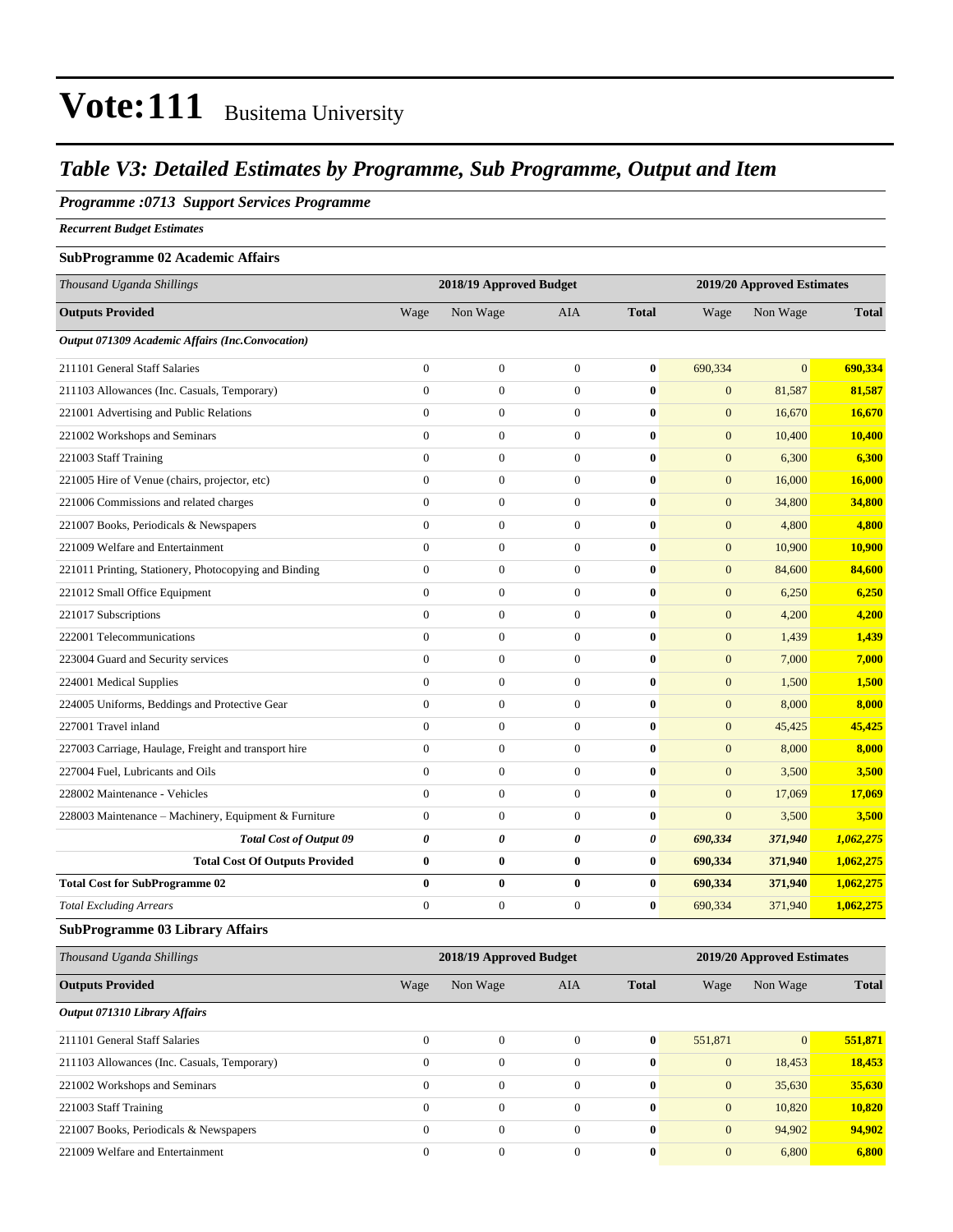| 221011 Printing, Stationery, Photocopying and Binding  | $\Omega$     | $\Omega$         | $\Omega$     | $\mathbf{0}$ | 1,000<br>$\mathbf{0}$  | 1,000   |
|--------------------------------------------------------|--------------|------------------|--------------|--------------|------------------------|---------|
| 221012 Small Office Equipment                          | $\mathbf{0}$ | $\boldsymbol{0}$ | $\Omega$     | $\mathbf{0}$ | $\mathbf{0}$<br>1,250  | 1,250   |
| 221017 Subscriptions                                   | $\mathbf{0}$ | $\boldsymbol{0}$ | $\theta$     | $\mathbf{0}$ | $\mathbf{0}$<br>34,262 | 34,262  |
| 222001 Telecommunications                              | $\mathbf{0}$ | $\boldsymbol{0}$ | $\Omega$     | $\mathbf{0}$ | $\mathbf{0}$<br>5,486  | 5,486   |
| 222003 Information and communications technology (ICT) | $\mathbf{0}$ | $\Omega$         | $\Omega$     | $\mathbf{0}$ | $\mathbf{0}$<br>5,505  | 5,505   |
| 227001 Travel inland                                   | $\mathbf{0}$ | $\boldsymbol{0}$ | $\theta$     | $\mathbf{0}$ | $\mathbf{0}$<br>8,400  | 8,400   |
| 228002 Maintenance - Vehicles                          | $\mathbf{0}$ | $\Omega$         | $\Omega$     | $\mathbf{0}$ | $\mathbf{0}$<br>7,156  | 7,156   |
| <b>Total Cost of Output 10</b>                         | 0            | 0                | 0            | 0            | 551,871<br>229,665     | 781,536 |
| <b>Total Cost Of Outputs Provided</b>                  | $\bf{0}$     | $\bf{0}$         | $\mathbf{0}$ | $\bf{0}$     | 551,871<br>229,665     | 781,536 |
| <b>Total Cost for SubProgramme 03</b>                  | $\mathbf{0}$ | 0                | $\mathbf{0}$ | $\bf{0}$     | 551,871<br>229,665     | 781,536 |
| <b>Total Excluding Arrears</b>                         | $\mathbf{0}$ | $\mathbf{0}$     | $\theta$     | $\bf{0}$     | 551,871<br>229,665     | 781,536 |

#### **SubProgramme 04 Student Affairs**

| Thousand Uganda Shillings                                             |                | 2018/19 Approved Budget |                |              |                  | 2019/20 Approved Estimates |              |
|-----------------------------------------------------------------------|----------------|-------------------------|----------------|--------------|------------------|----------------------------|--------------|
| <b>Outputs Provided</b>                                               | Wage           | Non Wage                | <b>AIA</b>     | <b>Total</b> | Wage             | Non Wage                   | <b>Total</b> |
| Output 071311 Student Affairs (Sports affairs, guild affairs, chapel) |                |                         |                |              |                  |                            |              |
| 211101 General Staff Salaries                                         | $\overline{0}$ | $\boldsymbol{0}$        | $\mathbf{0}$   | $\bf{0}$     | 480,214          | $\mathbf{0}$               | 480,214      |
| 211103 Allowances (Inc. Casuals, Temporary)                           | $\theta$       | $\overline{0}$          | $\Omega$       | $\bf{0}$     | $\overline{0}$   | 992,893                    | 992,893      |
| 213002 Incapacity, death benefits and funeral expenses                | $\Omega$       | $\mathbf{0}$            | $\Omega$       | $\bf{0}$     | $\overline{0}$   | 1,050                      | 1,050        |
| 221002 Workshops and Seminars                                         | $\overline{0}$ | $\mathbf{0}$            | $\mathbf{0}$   | $\bf{0}$     | $\boldsymbol{0}$ | 55,426                     | 55,426       |
| 221003 Staff Training                                                 | $\overline{0}$ | $\overline{0}$          | $\mathbf{0}$   | $\mathbf{0}$ | $\overline{0}$   | 4,000                      | 4,000        |
| 221007 Books, Periodicals & Newspapers                                | $\overline{0}$ | $\boldsymbol{0}$        | $\mathbf{0}$   | $\bf{0}$     | $\boldsymbol{0}$ | 1,501                      | 1,501        |
| 221009 Welfare and Entertainment                                      | $\theta$       | $\overline{0}$          | $\theta$       | $\bf{0}$     | $\boldsymbol{0}$ | 55,756                     | 55,756       |
| 221011 Printing, Stationery, Photocopying and Binding                 | $\mathbf{0}$   | $\mathbf{0}$            | $\mathbf{0}$   | $\bf{0}$     | $\overline{0}$   | 23,950                     | 23,950       |
| 221017 Subscriptions                                                  | $\overline{0}$ | $\overline{0}$          | $\mathbf{0}$   | $\bf{0}$     | $\overline{0}$   | 78,848                     | 78,848       |
| 222001 Telecommunications                                             | $\mathbf{0}$   | $\mathbf{0}$            | $\mathbf{0}$   | $\mathbf{0}$ | $\overline{0}$   | 1,992                      | 1,992        |
| 223006 Water                                                          | $\theta$       | $\overline{0}$          | $\mathbf{0}$   | $\mathbf{0}$ | $\boldsymbol{0}$ | 2,000                      | 2,000        |
| 224004 Cleaning and Sanitation                                        | $\Omega$       | $\mathbf{0}$            | $\Omega$       | $\bf{0}$     | $\overline{0}$   | 59,880                     | 59,880       |
| 224005 Uniforms, Beddings and Protective Gear                         | $\overline{0}$ | $\boldsymbol{0}$        | $\overline{0}$ | $\mathbf{0}$ | $\overline{0}$   | 5,280                      | 5,280        |
| 224006 Agricultural Supplies                                          | $\overline{0}$ | $\boldsymbol{0}$        | $\mathbf{0}$   | $\bf{0}$     | $\boldsymbol{0}$ | 9,350                      | 9,350        |
| 227001 Travel inland                                                  | $\overline{0}$ | $\boldsymbol{0}$        | $\overline{0}$ | $\bf{0}$     | $\boldsymbol{0}$ | 52,630                     | 52,630       |
| 227004 Fuel, Lubricants and Oils                                      | $\overline{0}$ | $\overline{0}$          | $\overline{0}$ | $\bf{0}$     | $\overline{0}$   | 1,830                      | 1,830        |
| 228001 Maintenance - Civil                                            | $\mathbf{0}$   | $\mathbf{0}$            | $\mathbf{0}$   | $\bf{0}$     | $\overline{0}$   | 31,879                     | 31,879       |
| 228002 Maintenance - Vehicles                                         | $\theta$       | $\boldsymbol{0}$        | $\mathbf{0}$   | $\mathbf{0}$ | $\overline{0}$   | 41,790                     | 41,790       |
| 228003 Maintenance - Machinery, Equipment & Furniture                 | $\mathbf{0}$   | $\mathbf{0}$            | $\mathbf{0}$   | $\mathbf{0}$ | $\overline{0}$   | 6,550                      | 6,550        |
| <b>Total Cost of Output 11</b>                                        | 0              | 0                       | 0              | 0            | 480,214          | 1,426,604                  | 1,906,818    |
| <b>Total Cost Of Outputs Provided</b>                                 | $\bf{0}$       | $\bf{0}$                | $\bf{0}$       | $\bf{0}$     | 480,214          | 1,426,604                  | 1,906,818    |
| <b>Total Cost for SubProgramme 04</b>                                 | $\bf{0}$       | $\bf{0}$                | $\bf{0}$       | $\bf{0}$     | 480,214          | 1,426,604                  | 1,906,818    |
| <b>Total Excluding Arrears</b>                                        | $\overline{0}$ | $\mathbf{0}$            | $\mathbf{0}$   | $\bf{0}$     | 480,214          | 1,426,604                  | 1,906,818    |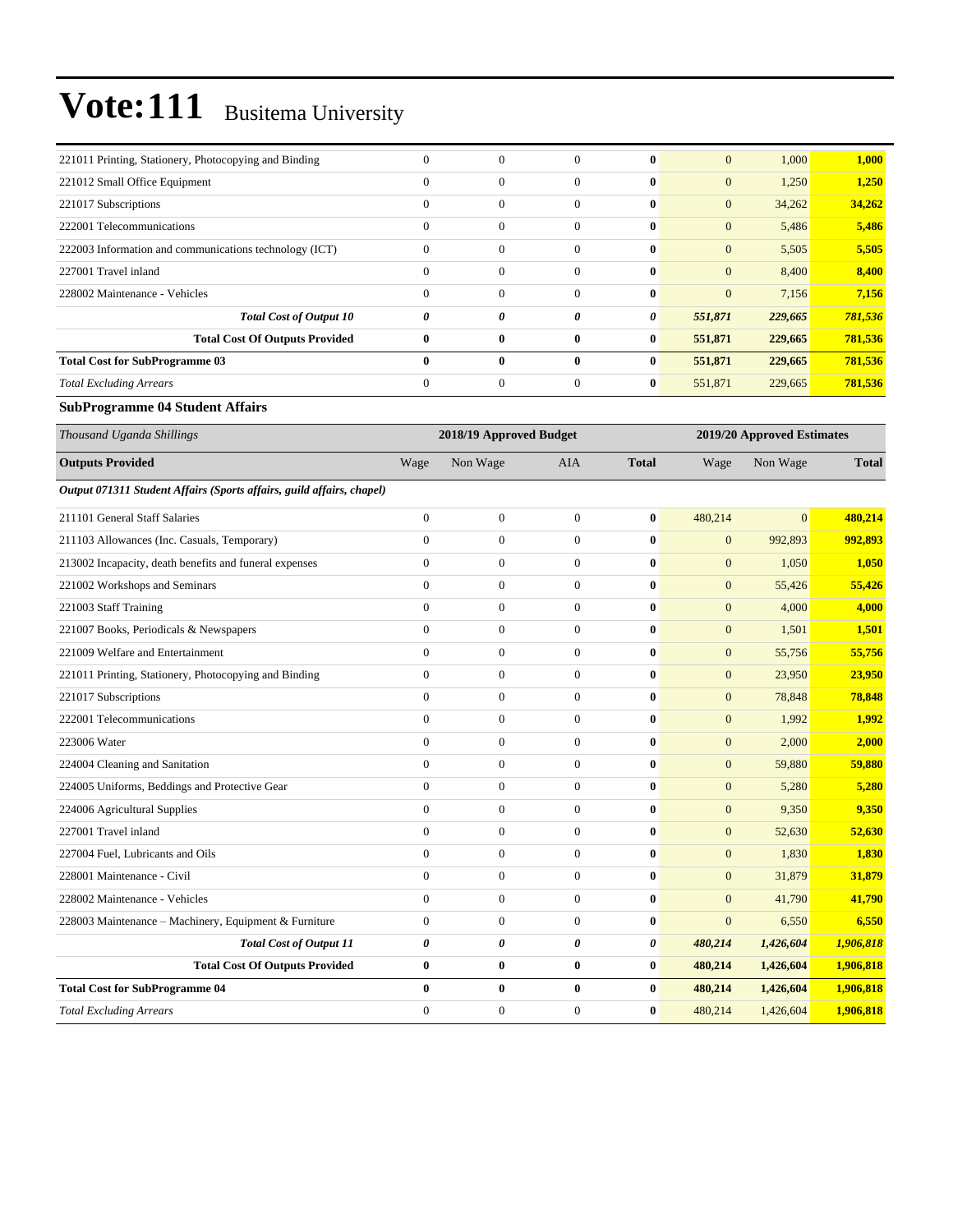#### **SubProgramme 11 Vice Chancellor's Office**

| Thousand Uganda Shillings                                |                  | 2018/19 Approved Budget |                  |              | 2019/20 Approved Estimates |                            |              |
|----------------------------------------------------------|------------------|-------------------------|------------------|--------------|----------------------------|----------------------------|--------------|
| <b>Outputs Provided</b>                                  | Wage             | Non Wage                | <b>AIA</b>       | <b>Total</b> | Wage                       | Non Wage                   | <b>Total</b> |
| Output 071301 Administrative Services                    |                  |                         |                  |              |                            |                            |              |
| 211101 General Staff Salaries                            | $\boldsymbol{0}$ | $\boldsymbol{0}$        | $\mathbf{0}$     | $\bf{0}$     | 705,655                    | $\Omega$                   | 705,655      |
| 211103 Allowances (Inc. Casuals, Temporary)              | $\boldsymbol{0}$ | $\boldsymbol{0}$        | $\mathbf{0}$     | $\bf{0}$     | $\mathbf{0}$               | 130,908                    | 130,908      |
| 221001 Advertising and Public Relations                  | $\overline{0}$   | $\boldsymbol{0}$        | $\mathbf{0}$     | $\bf{0}$     | $\mathbf{0}$               | 8,800                      | 8,800        |
| 221002 Workshops and Seminars                            | $\boldsymbol{0}$ | $\boldsymbol{0}$        | $\mathbf{0}$     | $\bf{0}$     | $\boldsymbol{0}$           | 27,752                     | 27,752       |
| 221003 Staff Training                                    | $\boldsymbol{0}$ | $\boldsymbol{0}$        | $\mathbf{0}$     | $\bf{0}$     | $\mathbf{0}$               | 22,326                     | 22,326       |
| 221006 Commissions and related charges                   | $\overline{0}$   | $\boldsymbol{0}$        | $\mathbf{0}$     | $\bf{0}$     | $\boldsymbol{0}$           | 33,750                     | 33,750       |
| 221007 Books, Periodicals & Newspapers                   | $\mathbf{0}$     | $\boldsymbol{0}$        | $\mathbf{0}$     | $\bf{0}$     | $\mathbf{0}$               | 14,547                     | 14,547       |
| 221008 Computer supplies and Information Technology (IT) | $\boldsymbol{0}$ | $\boldsymbol{0}$        | $\mathbf{0}$     | $\bf{0}$     | $\mathbf{0}$               | 6,600                      | 6,600        |
| 221009 Welfare and Entertainment                         | $\boldsymbol{0}$ | $\boldsymbol{0}$        | $\mathbf{0}$     | $\bf{0}$     | $\boldsymbol{0}$           | 15,571                     | 15,571       |
| 221011 Printing, Stationery, Photocopying and Binding    | $\boldsymbol{0}$ | $\boldsymbol{0}$        | $\mathbf{0}$     | $\bf{0}$     | $\mathbf{0}$               | 31,324                     | 31,324       |
| 221012 Small Office Equipment                            | $\overline{0}$   | $\boldsymbol{0}$        | $\mathbf{0}$     | $\bf{0}$     | $\boldsymbol{0}$           | 1,296                      | 1,296        |
| 221017 Subscriptions                                     | $\mathbf{0}$     | $\boldsymbol{0}$        | $\mathbf{0}$     | $\bf{0}$     | $\mathbf{0}$               | 58,416                     | 58,416       |
| 222001 Telecommunications                                | $\overline{0}$   | $\boldsymbol{0}$        | $\mathbf{0}$     | $\bf{0}$     | $\mathbf{0}$               | 12,599                     | 12,599       |
| 222002 Postage and Courier                               | $\boldsymbol{0}$ | $\boldsymbol{0}$        | $\mathbf{0}$     | $\bf{0}$     | $\boldsymbol{0}$           | 131                        | 131          |
| 223003 Rent – (Produced Assets) to private entities      | $\boldsymbol{0}$ | $\boldsymbol{0}$        | $\mathbf{0}$     | $\bf{0}$     | $\mathbf{0}$               | 11,400                     | 11,400       |
| 223005 Electricity                                       | $\overline{0}$   | $\boldsymbol{0}$        | $\mathbf{0}$     | $\bf{0}$     | $\mathbf{0}$               | 2,400                      | 2,400        |
| 223006 Water                                             | $\mathbf{0}$     | $\boldsymbol{0}$        | $\mathbf{0}$     | $\bf{0}$     | $\boldsymbol{0}$           | 780                        | 780          |
| 223007 Other Utilities- (fuel, gas, firewood, charcoal)  | $\overline{0}$   | $\boldsymbol{0}$        | $\mathbf{0}$     | $\bf{0}$     | $\mathbf{0}$               | 3,800                      | 3,800        |
| 224004 Cleaning and Sanitation                           | $\boldsymbol{0}$ | $\boldsymbol{0}$        | $\mathbf{0}$     | $\bf{0}$     | $\boldsymbol{0}$           | 9,423                      | 9,423        |
| 224006 Agricultural Supplies                             | $\boldsymbol{0}$ | $\boldsymbol{0}$        | $\mathbf{0}$     | $\bf{0}$     | $\mathbf{0}$               | 25,620                     | 25,620       |
| 226001 Insurances                                        | $\overline{0}$   | $\boldsymbol{0}$        | $\mathbf{0}$     | $\bf{0}$     | $\boldsymbol{0}$           | 200                        | <b>200</b>   |
| 227001 Travel inland                                     | $\overline{0}$   | $\boldsymbol{0}$        | $\mathbf{0}$     | $\bf{0}$     | $\mathbf{0}$               | 84,709                     | 84,709       |
| 227002 Travel abroad                                     | $\overline{0}$   | $\boldsymbol{0}$        | $\mathbf{0}$     | $\bf{0}$     | $\mathbf{0}$               | 90,175                     | 90,175       |
| 227004 Fuel, Lubricants and Oils                         | $\boldsymbol{0}$ | $\boldsymbol{0}$        | $\mathbf{0}$     | $\bf{0}$     | $\boldsymbol{0}$           | 4,800                      | 4,800        |
| 228001 Maintenance - Civil                               | $\boldsymbol{0}$ | $\boldsymbol{0}$        | $\mathbf{0}$     | $\bf{0}$     | $\mathbf{0}$               | 10,400                     | 10,400       |
| 228002 Maintenance - Vehicles                            | $\overline{0}$   | $\boldsymbol{0}$        | $\mathbf{0}$     | $\bf{0}$     | $\mathbf{0}$               | 64,319                     | 64,319       |
| 282101 Donations                                         | $\boldsymbol{0}$ | $\mathbf{0}$            | $\mathbf{0}$     | $\bf{0}$     | $\overline{0}$             | 6,500                      | 6,500        |
| <b>Total Cost of Output 01</b>                           | 0                | 0                       | 0                | 0            | 705,655                    | 678,547                    | 1,384,202    |
| <b>Total Cost Of Outputs Provided</b>                    | $\bf{0}$         | $\boldsymbol{0}$        | $\pmb{0}$        | $\bf{0}$     | 705,655                    | 678,547                    | 1,384,202    |
| <b>Total Cost for SubProgramme 11</b>                    | 0                | $\boldsymbol{0}$        | $\bf{0}$         | $\bf{0}$     | 705,655                    | 678,547                    | 1,384,202    |
| <b>Total Excluding Arrears</b>                           | $\boldsymbol{0}$ | $\boldsymbol{0}$        | $\boldsymbol{0}$ | $\bf{0}$     | 705,655                    | 678,547                    | 1,384,202    |
| <b>SubProgramme 12 University Secretary</b>              |                  |                         |                  |              |                            |                            |              |
| Thousand Uganda Shillings                                |                  | 2018/19 Approved Budget |                  |              |                            | 2019/20 Approved Estimates |              |
| <b>Outputs Provided</b>                                  | Wage             | Non Wage                | AIA              | <b>Total</b> | Wage                       | Non Wage                   | <b>Total</b> |
| Output 071301 Administrative Services                    |                  |                         |                  |              |                            |                            |              |
| 211101 General Staff Salaries                            | $\boldsymbol{0}$ | $\boldsymbol{0}$        | $\boldsymbol{0}$ | $\bf{0}$     | 2,115,582                  | $\mathbf{0}$               | 2,115,582    |
| 211103 Allowances (Inc. Casuals, Temporary)              | $\boldsymbol{0}$ | $\boldsymbol{0}$        | $\boldsymbol{0}$ | $\bf{0}$     | $\boldsymbol{0}$           | 301,196                    | 301,196      |
| 212201 Social Security Contributions                     | $\boldsymbol{0}$ | $\boldsymbol{0}$        | $\boldsymbol{0}$ | $\bf{0}$     | $\boldsymbol{0}$           | 2,324,639                  | 2,324,639    |

213001 Medical expenses (To employees) 0 0 0 **0** 0 121,765 **121,765**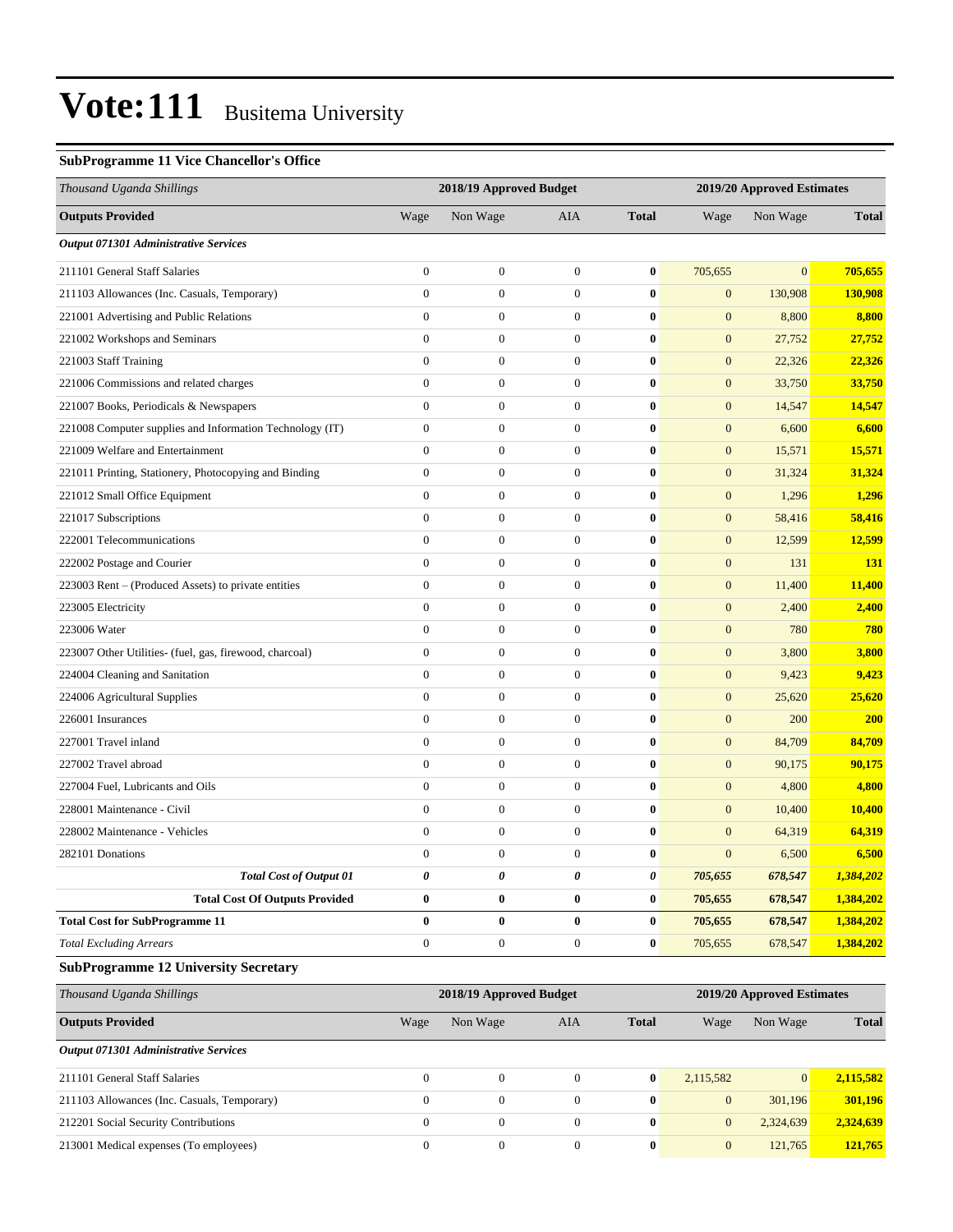| 213002 Incapacity, death benefits and funeral expenses     | $\mathbf{0}$     | $\boldsymbol{0}$        | $\mathbf{0}$     | $\bf{0}$     | $\mathbf{0}$     | 29,000                     | 29,000       |
|------------------------------------------------------------|------------------|-------------------------|------------------|--------------|------------------|----------------------------|--------------|
| 213004 Gratuity Expenses                                   | $\mathbf{0}$     | $\theta$                | $\mathbf{0}$     | $\bf{0}$     | $\overline{0}$   | 266,957                    | 266,957      |
| 221002 Workshops and Seminars                              | $\overline{0}$   | $\mathbf{0}$            | $\mathbf{0}$     | $\bf{0}$     | $\mathbf{0}$     | 80,034                     | 80,034       |
| 221003 Staff Training                                      | $\mathbf{0}$     | $\mathbf{0}$            | $\mathbf{0}$     | $\bf{0}$     | $\mathbf{0}$     | 51,489                     | 51,489       |
| 221004 Recruitment Expenses                                | $\overline{0}$   | $\boldsymbol{0}$        | $\mathbf{0}$     | $\bf{0}$     | $\mathbf{0}$     | 25,000                     | 25,000       |
| 221006 Commissions and related charges                     | $\overline{0}$   | $\mathbf{0}$            | $\mathbf{0}$     | $\bf{0}$     | $\boldsymbol{0}$ | 453,954                    | 453,954      |
| 221007 Books, Periodicals & Newspapers                     | $\overline{0}$   | $\mathbf{0}$            | $\mathbf{0}$     | $\bf{0}$     | $\mathbf{0}$     | 3,272                      | 3,272        |
| 221008 Computer supplies and Information Technology (IT)   | $\mathbf{0}$     | $\mathbf{0}$            | $\mathbf{0}$     | $\bf{0}$     | $\mathbf{0}$     | 31,474                     | 31,474       |
| 221009 Welfare and Entertainment                           | $\mathbf{0}$     | $\mathbf{0}$            | $\mathbf{0}$     | $\bf{0}$     | $\mathbf{0}$     | 53,935                     | 53,935       |
| 221011 Printing, Stationery, Photocopying and Binding      | $\boldsymbol{0}$ | $\boldsymbol{0}$        | $\boldsymbol{0}$ | $\bf{0}$     | $\mathbf{0}$     | 55,097                     | 55,097       |
| 221012 Small Office Equipment                              | $\overline{0}$   | $\mathbf{0}$            | $\mathbf{0}$     | $\bf{0}$     | $\boldsymbol{0}$ | 1,000                      | 1,000        |
| 221017 Subscriptions                                       | $\mathbf{0}$     | $\mathbf{0}$            | $\mathbf{0}$     | $\bf{0}$     | $\mathbf{0}$     | 3,244                      | 3,244        |
| 222001 Telecommunications                                  | $\overline{0}$   | $\mathbf{0}$            | $\mathbf{0}$     | $\bf{0}$     | $\mathbf{0}$     | 14,201                     | 14,201       |
| 222002 Postage and Courier                                 | $\mathbf{0}$     | $\mathbf{0}$            | $\mathbf{0}$     | $\bf{0}$     | $\mathbf{0}$     | 1,100                      | 1,100        |
| 222003 Information and communications technology (ICT)     | $\boldsymbol{0}$ | $\boldsymbol{0}$        | $\boldsymbol{0}$ | $\bf{0}$     | $\mathbf{0}$     | 288,200                    | 288,200      |
| 223005 Electricity                                         | $\overline{0}$   | $\mathbf{0}$            | $\mathbf{0}$     | $\bf{0}$     | $\boldsymbol{0}$ | 162,080                    | 162,080      |
| 223006 Water                                               | $\mathbf{0}$     | $\mathbf{0}$            | $\mathbf{0}$     | $\bf{0}$     | $\mathbf{0}$     | 34,091                     | 34,091       |
| 223901 Rent - (Produced Assets) to other govt. units       | $\mathbf{0}$     | $\mathbf{0}$            | $\mathbf{0}$     | $\bf{0}$     | $\mathbf{0}$     | 20,115                     | 20,115       |
| 224001 Medical Supplies                                    | $\mathbf{0}$     | $\mathbf{0}$            | $\mathbf{0}$     | $\bf{0}$     | $\mathbf{0}$     | 126,735                    | 126,735      |
| 224004 Cleaning and Sanitation                             | $\overline{0}$   | $\boldsymbol{0}$        | $\boldsymbol{0}$ | $\bf{0}$     | $\mathbf{0}$     | 10,620                     | 10,620       |
| 224005 Uniforms, Beddings and Protective Gear              | $\overline{0}$   | $\mathbf{0}$            | $\mathbf{0}$     | $\bf{0}$     | $\boldsymbol{0}$ | 3,741                      | 3,741        |
| 224006 Agricultural Supplies                               | $\overline{0}$   | $\mathbf{0}$            | $\mathbf{0}$     | $\bf{0}$     | $\mathbf{0}$     | 60,935                     | 60,935       |
| 225002 Consultancy Services-Long-term                      | $\overline{0}$   | $\mathbf{0}$            | $\mathbf{0}$     | $\bf{0}$     | $\mathbf{0}$     | 59,408                     | 59,408       |
| 226001 Insurances                                          | $\mathbf{0}$     | $\mathbf{0}$            | $\mathbf{0}$     | $\bf{0}$     | $\mathbf{0}$     | 50,000                     | 50,000       |
| 227001 Travel inland                                       | $\boldsymbol{0}$ | $\boldsymbol{0}$        | $\boldsymbol{0}$ | $\bf{0}$     | $\boldsymbol{0}$ | 146,076                    | 146,076      |
| 227002 Travel abroad                                       | $\overline{0}$   | $\mathbf{0}$            | $\mathbf{0}$     | $\bf{0}$     | $\boldsymbol{0}$ | 14,000                     | 14,000       |
| 227004 Fuel, Lubricants and Oils                           | $\mathbf{0}$     | $\mathbf{0}$            | $\mathbf{0}$     | $\bf{0}$     | $\mathbf{0}$     | 209,776                    | 209,776      |
| 228001 Maintenance - Civil                                 | $\mathbf{0}$     | $\mathbf{0}$            | $\mathbf{0}$     | $\bf{0}$     | $\mathbf{0}$     | 71,492                     | 71,492       |
| 228002 Maintenance - Vehicles                              | $\mathbf{0}$     | $\mathbf{0}$            | $\mathbf{0}$     | $\bf{0}$     | $\mathbf{0}$     | 42,000                     | 42,000       |
| 228003 Maintenance – Machinery, Equipment & Furniture      | $\boldsymbol{0}$ | $\boldsymbol{0}$        | $\mathbf{0}$     | $\bf{0}$     | $\mathbf{0}$     | 47,500                     | 47,500       |
| <b>Total Cost of Output 01</b>                             | 0                | 0                       | 0                | 0            | 2,115,582        | 5,164,126                  | 7,279,708    |
| <b>Total Cost Of Outputs Provided</b>                      | $\bf{0}$         | $\bf{0}$                | $\bf{0}$         | $\bf{0}$     | 2,115,582        | 5,164,126                  | 7,279,708    |
| <b>Total Cost for SubProgramme 12</b>                      | $\bf{0}$         | $\bf{0}$                | $\bf{0}$         | $\bf{0}$     | 2,115,582        | 5,164,126                  | 7,279,708    |
| <b>Total Excluding Arrears</b>                             | $\boldsymbol{0}$ | $\boldsymbol{0}$        | $\boldsymbol{0}$ | $\bf{0}$     | 2,115,582        | 5,164,126                  | 7,279,708    |
| <b>SubProgramme 13 Finance</b>                             |                  |                         |                  |              |                  |                            |              |
| Thousand Uganda Shillings                                  |                  | 2018/19 Approved Budget |                  |              |                  | 2019/20 Approved Estimates |              |
| <b>Outputs Provided</b>                                    | Wage             | Non Wage                | AIA              | <b>Total</b> | Wage             | Non Wage                   | <b>Total</b> |
| Output 071302 Financial Management and Accounting Services |                  |                         |                  |              |                  |                            |              |
| 211101 General Staff Salaries                              | $\boldsymbol{0}$ | $\boldsymbol{0}$        | $\boldsymbol{0}$ | $\bf{0}$     | 827,580          | $\mathbf{0}$               | 827,580      |
| 211103 Allowances (Inc. Casuals, Temporary)                | $\mathbf{0}$     | $\mathbf{0}$            | $\boldsymbol{0}$ | $\bf{0}$     | $\boldsymbol{0}$ | 8,051                      | 8,051        |
| 221002 Workshops and Seminars                              | $\mathbf{0}$     | $\mathbf{0}$            | $\boldsymbol{0}$ | $\bf{0}$     | $\boldsymbol{0}$ | 62,561                     | 62,561       |
| 221007 Books, Periodicals & Newspapers                     | $\boldsymbol{0}$ | $\boldsymbol{0}$        | $\boldsymbol{0}$ | $\bf{0}$     | $\mathbf{0}$     | 1,920                      | 1,920        |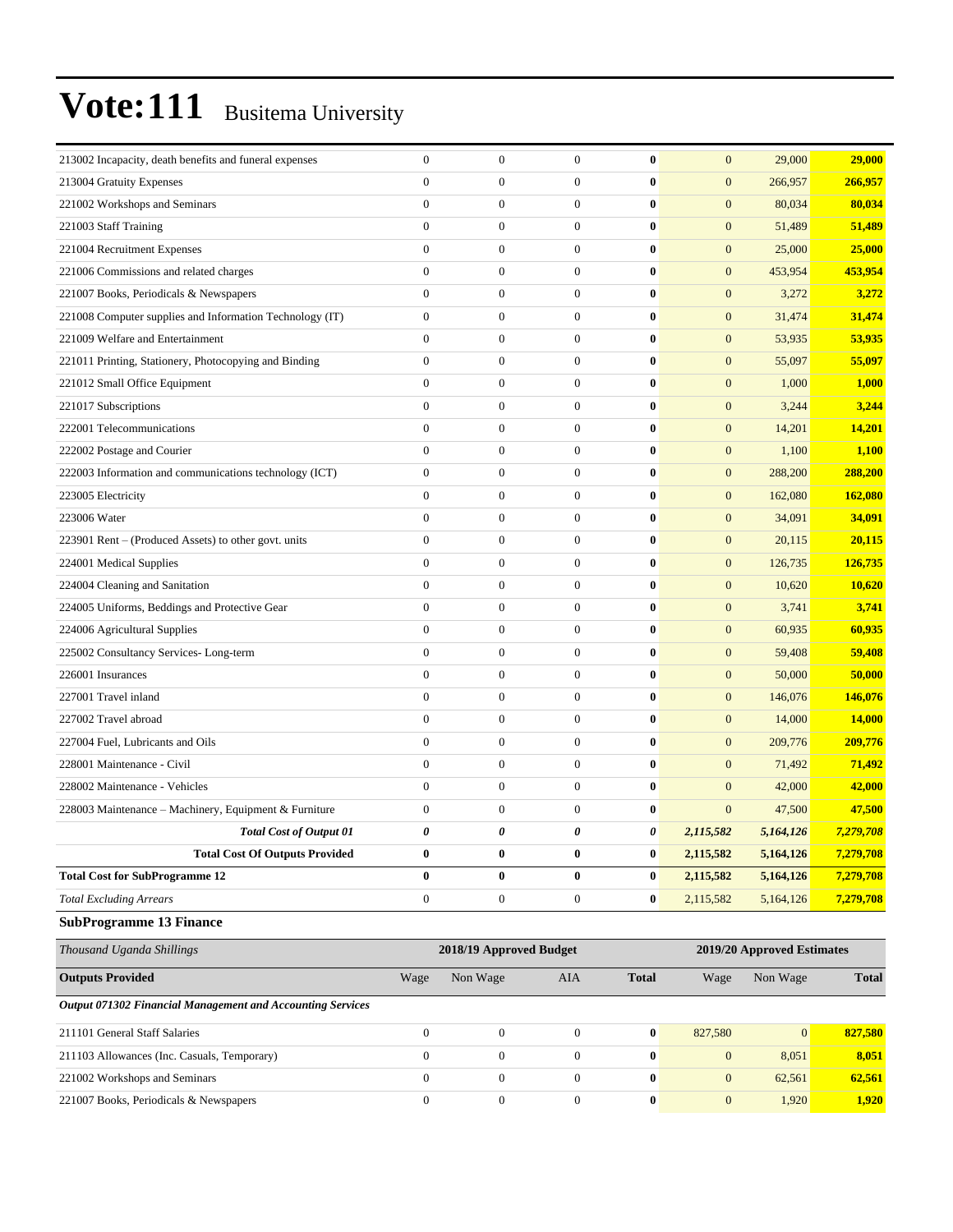| 221008 Computer supplies and Information Technology (IT) | $\mathbf{0}$ | $\mathbf{0}$ | $\Omega$ | $\mathbf{0}$ | $\mathbf{0}$ | 5,991   | 5,991   |
|----------------------------------------------------------|--------------|--------------|----------|--------------|--------------|---------|---------|
| 221009 Welfare and Entertainment                         | $\mathbf{0}$ | $\mathbf{0}$ | $\Omega$ | $\bf{0}$     | $\mathbf{0}$ | 7,764   | 7,764   |
| 221011 Printing, Stationery, Photocopying and Binding    | $\Omega$     | $\mathbf{0}$ | $\Omega$ | $\mathbf{0}$ | $\mathbf{0}$ | 3,700   | 3,700   |
| 221012 Small Office Equipment                            | $\mathbf{0}$ | $\mathbf{0}$ | $\Omega$ | $\mathbf{0}$ | $\mathbf{0}$ | 680     | 680     |
| 221017 Subscriptions                                     | $\Omega$     | $\mathbf{0}$ | $\Omega$ | $\mathbf{0}$ | $\mathbf{0}$ | 5,110   | 5,110   |
| 222001 Telecommunications                                | $\Omega$     | $\mathbf{0}$ | $\Omega$ | $\mathbf{0}$ | $\mathbf{0}$ | 4,495   | 4,495   |
| 227001 Travel inland                                     | $\Omega$     | $\mathbf{0}$ | $\Omega$ | $\mathbf{0}$ | $\mathbf{0}$ | 26,800  | 26,800  |
| 228002 Maintenance - Vehicles                            | $\Omega$     | $\mathbf{0}$ | $\Omega$ | $\mathbf{0}$ | $\mathbf{0}$ | 16,756  | 16,756  |
| <b>Total Cost of Output 02</b>                           | 0            | 0            | 0        | 0            | 827,580      | 143,829 | 971,409 |
| <b>Total Cost Of Outputs Provided</b>                    | $\mathbf{0}$ | $\bf{0}$     | 0        | $\bf{0}$     | 827,580      | 143,829 | 971,409 |
| <b>Total Cost for SubProgramme 13</b>                    | $\mathbf{0}$ | $\bf{0}$     | $\bf{0}$ | $\bf{0}$     | 827,580      | 143,829 | 971,409 |
| <b>Total Excluding Arrears</b>                           | $\mathbf{0}$ | $\mathbf{0}$ | $\Omega$ | $\bf{0}$     | 827,580      | 143,829 | 971,409 |
| _ _ _ _ _ _                                              |              |              |          |              |              |         |         |

*Development Budget Estimates*

#### **Project 1466 Institutional Support to Busitema University - Retooling**

|              |                                                                                                                                          | <b>AIA</b>                                                                                                           | <b>Total</b>            |                      |                       | <b>Total</b>                                                |
|--------------|------------------------------------------------------------------------------------------------------------------------------------------|----------------------------------------------------------------------------------------------------------------------|-------------------------|----------------------|-----------------------|-------------------------------------------------------------|
|              |                                                                                                                                          |                                                                                                                      |                         |                      |                       |                                                             |
| $\mathbf{0}$ | $\mathbf{0}$                                                                                                                             | $\Omega$                                                                                                             | $\bf{0}$                | 441,633              | $\overline{0}$        | 441,633                                                     |
| 0            | 0                                                                                                                                        | 0                                                                                                                    | 0                       | 441,633              | $\boldsymbol{\theta}$ | 441,633                                                     |
|              |                                                                                                                                          |                                                                                                                      |                         |                      |                       |                                                             |
| $\mathbf{0}$ | $\mathbf{0}$                                                                                                                             | $\Omega$                                                                                                             | $\bf{0}$                | 893,400              | $\overline{0}$        | 893,400                                                     |
| 0            | 0                                                                                                                                        | 0                                                                                                                    | 0                       | 893,400              | $\boldsymbol{\theta}$ | 893,400                                                     |
|              |                                                                                                                                          |                                                                                                                      |                         |                      |                       |                                                             |
| $\mathbf{0}$ | $\mathbf{0}$                                                                                                                             | $\overline{0}$                                                                                                       |                         | 77,927               | $\mathbf{0}$          | 77,927                                                      |
| $\mathbf{0}$ | $\mathbf{0}$                                                                                                                             | $\overline{0}$                                                                                                       | $\bf{0}$                | 117,830              | $\overline{0}$        | 117,830                                                     |
| 0            | 0                                                                                                                                        | 0                                                                                                                    | 0                       | 195,757              | $\boldsymbol{\theta}$ | 195,757                                                     |
| $\mathbf{0}$ | $\boldsymbol{0}$                                                                                                                         | $\overline{0}$                                                                                                       |                         | 1,530,790            | $\overline{0}$        | 1,530,790                                                   |
| $\mathbf{0}$ | $\overline{0}$                                                                                                                           | $\overline{0}$                                                                                                       | $\bf{0}$                | 1,530,790            | $\overline{0}$        | 1,530,790                                                   |
| $\mathbf{0}$ | $\overline{0}$                                                                                                                           | $\Omega$                                                                                                             | $\bf{0}$                | 1,530,790            | $\overline{0}$        | 1,530,790                                                   |
| GoU          | <b>External Fin</b>                                                                                                                      | <b>AIA</b>                                                                                                           | <b>Total</b>            | GoU                  | <b>External Fin</b>   | <b>Total</b>                                                |
| $\bf{0}$     | $\bf{0}$                                                                                                                                 | $\bf{0}$                                                                                                             | $\bf{0}$                | 14,916,737           | $\bf{0}$              | 14,916,737                                                  |
| $\mathbf{0}$ | $\mathbf{0}$                                                                                                                             | $\overline{0}$                                                                                                       | $\bf{0}$                | 14,916,737           | $\overline{0}$        | 14,916,737                                                  |
|              | Output 071377 Purchase of Specialised Machinery & Equipment<br>Output 071381 Lecture Room Construction and Rehabilitation (Universities) | <b>GoU Dev't External Fin</b><br>Output 071380 Construction and Rehabilitation of Learning Facilities (Universities) | 2018/19 Approved Budget | $\bf{0}$<br>$\bf{0}$ |                       | 2019/20 Approved Estimates<br><b>GoU Dev't External Fin</b> |

*Programme :0714 Delivery of Tertiary Education Programme*

*Recurrent Budget Estimates*

#### **SubProgramme 05 Faculty of Agriculture & Animal Sciences**

| Thousand Uganda Shillings                   |              | 2018/19 Approved Budget |                |              | 2019/20 Approved Estimates |                |              |  |  |
|---------------------------------------------|--------------|-------------------------|----------------|--------------|----------------------------|----------------|--------------|--|--|
| <b>Outputs Provided</b>                     | Wage         | Non Wage                | AIA            | <b>Total</b> | Wage                       | Non Wage       | <b>Total</b> |  |  |
| Output 071401 Teaching and Training         |              |                         |                |              |                            |                |              |  |  |
| 211101 General Staff Salaries               | $\Omega$     | $\Omega$                | $\theta$       | $\mathbf{0}$ | 2,342,471                  | $\overline{0}$ | 2.342.471    |  |  |
| 211103 Allowances (Inc. Casuals, Temporary) | $\mathbf{0}$ | $\mathbf{0}$            | $\theta$       | $\bf{0}$     | $\mathbf{0}$               | 444,936        | 444,936      |  |  |
| 221002 Workshops and Seminars               | $\Omega$     | $\Omega$                | $\theta$       | $\mathbf{0}$ | $\overline{0}$             | 22,200         | 22,200       |  |  |
| 221003 Staff Training                       | $\mathbf{0}$ | $\mathbf{0}$            | $\overline{0}$ | $\bf{0}$     | $\mathbf{0}$               | 7,000          | 7,000        |  |  |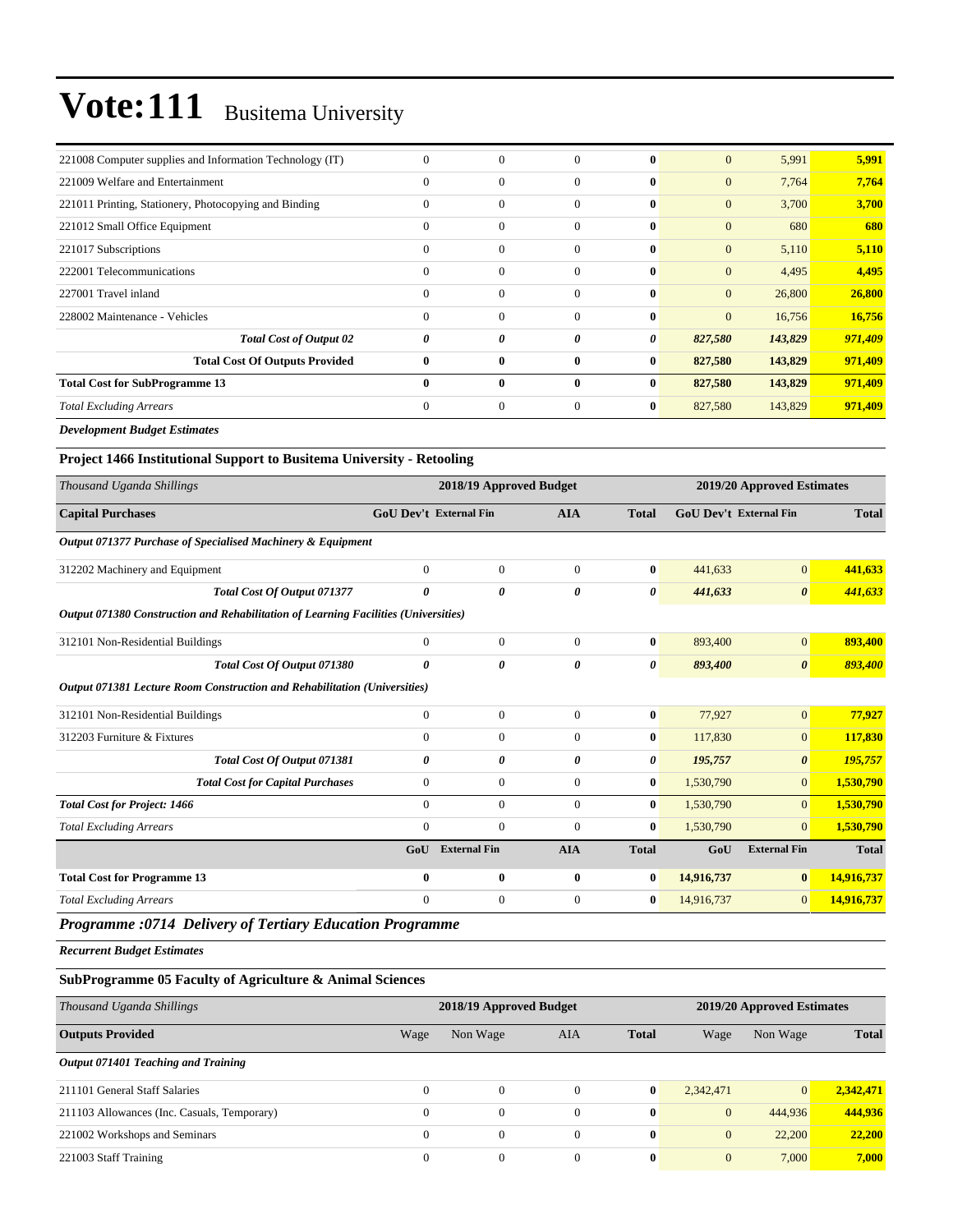| 221005 Hire of Venue (chairs, projector, etc)             | $\boldsymbol{0}$      | $\boldsymbol{0}$        | $\boldsymbol{0}$ | $\bf{0}$              | $\mathbf{0}$          | 2,000                      | 2,000        |
|-----------------------------------------------------------|-----------------------|-------------------------|------------------|-----------------------|-----------------------|----------------------------|--------------|
| 221007 Books, Periodicals & Newspapers                    | $\mathbf{0}$          | $\boldsymbol{0}$        | $\boldsymbol{0}$ | $\bf{0}$              | $\mathbf{0}$          | 6,000                      | 6,000        |
| 221008 Computer supplies and Information Technology (IT)  | $\boldsymbol{0}$      | $\boldsymbol{0}$        | $\boldsymbol{0}$ | $\bf{0}$              | $\mathbf{0}$          | 1,200                      | 1,200        |
| 221009 Welfare and Entertainment                          | $\boldsymbol{0}$      | $\boldsymbol{0}$        | $\boldsymbol{0}$ | $\bf{0}$              | $\mathbf{0}$          | 24,000                     | 24,000       |
| 221011 Printing, Stationery, Photocopying and Binding     | $\mathbf{0}$          | $\boldsymbol{0}$        | $\boldsymbol{0}$ | $\bf{0}$              | $\mathbf{0}$          | 11,600                     | 11,600       |
| 221012 Small Office Equipment                             | $\mathbf{0}$          | $\boldsymbol{0}$        | $\boldsymbol{0}$ | $\bf{0}$              | $\mathbf{0}$          | 5,580                      | 5,580        |
| 221017 Subscriptions                                      | $\mathbf{0}$          | $\boldsymbol{0}$        | $\boldsymbol{0}$ | $\bf{0}$              | $\mathbf{0}$          | 9,880                      | 9,880        |
| 222001 Telecommunications                                 | $\mathbf{0}$          | $\boldsymbol{0}$        | $\boldsymbol{0}$ | $\bf{0}$              | $\mathbf{0}$          | 3,120                      | 3,120        |
| 223004 Guard and Security services                        | $\boldsymbol{0}$      | $\boldsymbol{0}$        | $\boldsymbol{0}$ | $\bf{0}$              | $\mathbf{0}$          | 26,000                     | 26,000       |
| 223005 Electricity                                        | $\mathbf{0}$          | $\boldsymbol{0}$        | $\boldsymbol{0}$ | $\bf{0}$              | $\mathbf{0}$          | 72,000                     | 72,000       |
| 223006 Water                                              | $\boldsymbol{0}$      | $\boldsymbol{0}$        | $\boldsymbol{0}$ | $\bf{0}$              | $\mathbf{0}$          | 89,518                     | 89,518       |
| 224001 Medical Supplies                                   | $\mathbf{0}$          | $\boldsymbol{0}$        | $\boldsymbol{0}$ | $\bf{0}$              | $\mathbf{0}$          | 58,500                     | 58,500       |
| 224004 Cleaning and Sanitation                            | $\boldsymbol{0}$      | $\boldsymbol{0}$        | $\boldsymbol{0}$ | $\bf{0}$              | $\mathbf{0}$          | 22,720                     | 22,720       |
| 224006 Agricultural Supplies                              | $\boldsymbol{0}$      | $\boldsymbol{0}$        | $\boldsymbol{0}$ | $\bf{0}$              | $\mathbf{0}$          | 75,740                     | 75,740       |
| 227001 Travel inland                                      | $\mathbf{0}$          | $\boldsymbol{0}$        | $\boldsymbol{0}$ | $\bf{0}$              | $\mathbf{0}$          | 30,998                     | 30,998       |
| 227004 Fuel, Lubricants and Oils                          | $\mathbf{0}$          | $\boldsymbol{0}$        | $\boldsymbol{0}$ | $\bf{0}$              | $\mathbf{0}$          | 31,200                     | 31,200       |
| 228001 Maintenance - Civil                                | $\mathbf{0}$          | $\boldsymbol{0}$        | $\boldsymbol{0}$ | $\bf{0}$              | $\mathbf{0}$          | 40,502                     | 40,502       |
| 228002 Maintenance - Vehicles                             | $\mathbf{0}$          | $\boldsymbol{0}$        | $\boldsymbol{0}$ | $\bf{0}$              | $\mathbf{0}$          | 25,300                     | 25,300       |
| 228003 Maintenance - Machinery, Equipment & Furniture     | $\boldsymbol{0}$      | $\boldsymbol{0}$        | $\boldsymbol{0}$ | $\bf{0}$              | $\mathbf{0}$          | 6,840                      | 6,840        |
| <b>Total Cost of Output 01</b>                            | $\boldsymbol{\theta}$ | 0                       | 0                | 0                     | 2,342,471             | 1,016,834                  | 3,359,305    |
| Output 071402 Research and Graduate Studies               |                       |                         |                  |                       |                       |                            |              |
| 211103 Allowances (Inc. Casuals, Temporary)               | $\boldsymbol{0}$      | $\boldsymbol{0}$        | $\boldsymbol{0}$ | $\bf{0}$              | $\mathbf{0}$          | 19,600                     | 19,600       |
| Total Cost of Output 02                                   | 0                     | $\theta$                | 0                | $\boldsymbol{\theta}$ | $\boldsymbol{\theta}$ | 19,600                     | 19,600       |
| Output 071403 Outreach                                    |                       |                         |                  |                       |                       |                            |              |
| 211103 Allowances (Inc. Casuals, Temporary)               | $\mathbf{0}$          | $\boldsymbol{0}$        | $\boldsymbol{0}$ | $\bf{0}$              | $\mathbf{0}$          | 22,048                     | 22,048       |
| <b>Total Cost of Output 03</b>                            | 0                     | 0                       | 0                | $\boldsymbol{\theta}$ | $\boldsymbol{\theta}$ | 22,048                     | 22,048       |
| <b>Total Cost Of Outputs Provided</b>                     | $\bf{0}$              | $\boldsymbol{0}$        | $\boldsymbol{0}$ | $\bf{0}$              | 2,342,471             | 1,058,482                  | 3,400,953    |
| <b>Total Cost for SubProgramme 05</b>                     | $\bf{0}$              | $\bf{0}$                | $\bf{0}$         | $\bf{0}$              | 2,342,471             | 1,058,482                  | 3,400,953    |
| <b>Total Excluding Arrears</b>                            | $\boldsymbol{0}$      | $\boldsymbol{0}$        | $\boldsymbol{0}$ | $\bf{0}$              |                       | 1,058,482                  | 3,400,953    |
|                                                           |                       |                         |                  |                       | 2,342,471             |                            |              |
| <b>SubProgramme 06 Faculty of Science &amp; Education</b> |                       |                         |                  |                       |                       |                            |              |
| Thousand Uganda Shillings                                 |                       | 2018/19 Approved Budget |                  |                       |                       | 2019/20 Approved Estimates |              |
| <b>Outputs Provided</b>                                   | Wage                  | Non Wage                | AIA              | <b>Total</b>          | Wage                  | Non Wage                   | <b>Total</b> |
| Output 071401 Teaching and Training                       |                       |                         |                  |                       |                       |                            |              |
| 211101 General Staff Salaries                             | $\boldsymbol{0}$      | $\boldsymbol{0}$        | $\boldsymbol{0}$ | $\bf{0}$              | 5,102,508             | $\overline{0}$             | 5,102,508    |
| 211103 Allowances (Inc. Casuals, Temporary)               | $\boldsymbol{0}$      | $\boldsymbol{0}$        | $\boldsymbol{0}$ | $\bf{0}$              | $\mathbf{0}$          | 331,400                    | 331,400      |
| 221002 Workshops and Seminars                             | $\mathbf{0}$          | $\boldsymbol{0}$        | $\boldsymbol{0}$ | $\bf{0}$              | $\mathbf{0}$          | 7,390                      | 7,390        |
| 221003 Staff Training                                     | $\mathbf{0}$          | $\boldsymbol{0}$        | $\overline{0}$   | $\bf{0}$              | $\mathbf{0}$          | 3,660                      | 3,660        |
| 221005 Hire of Venue (chairs, projector, etc)             | $\mathbf{0}$          | $\boldsymbol{0}$        | $\overline{0}$   | $\bf{0}$              | $\boldsymbol{0}$      | 6,000                      | 6,000        |
| 221007 Books, Periodicals & Newspapers                    |                       |                         | $\boldsymbol{0}$ | $\bf{0}$              | $\mathbf{0}$          | 6,000                      | 6,000        |
|                                                           | $\mathbf{0}$          | $\boldsymbol{0}$        |                  |                       |                       |                            |              |
| 221008 Computer supplies and Information Technology (IT)  | $\boldsymbol{0}$      | $\boldsymbol{0}$        | $\boldsymbol{0}$ | $\bf{0}$              | $\mathbf{0}$          | 8,500                      | 8,500        |
| 221009 Welfare and Entertainment                          | $\boldsymbol{0}$      | $\boldsymbol{0}$        | $\boldsymbol{0}$ | $\bf{0}$              | $\mathbf{0}$          | 23,054                     | 23,054       |
| 221011 Printing, Stationery, Photocopying and Binding     | $\mathbf{0}$          | $\boldsymbol{0}$        | $\overline{0}$   | $\bf{0}$              | $\mathbf{0}$          | 54,200                     | 54,200       |
| 221012 Small Office Equipment                             | $\mathbf{0}$          | $\boldsymbol{0}$        | $\overline{0}$   | $\bf{0}$              | $\boldsymbol{0}$      | 2,050                      | 2,050        |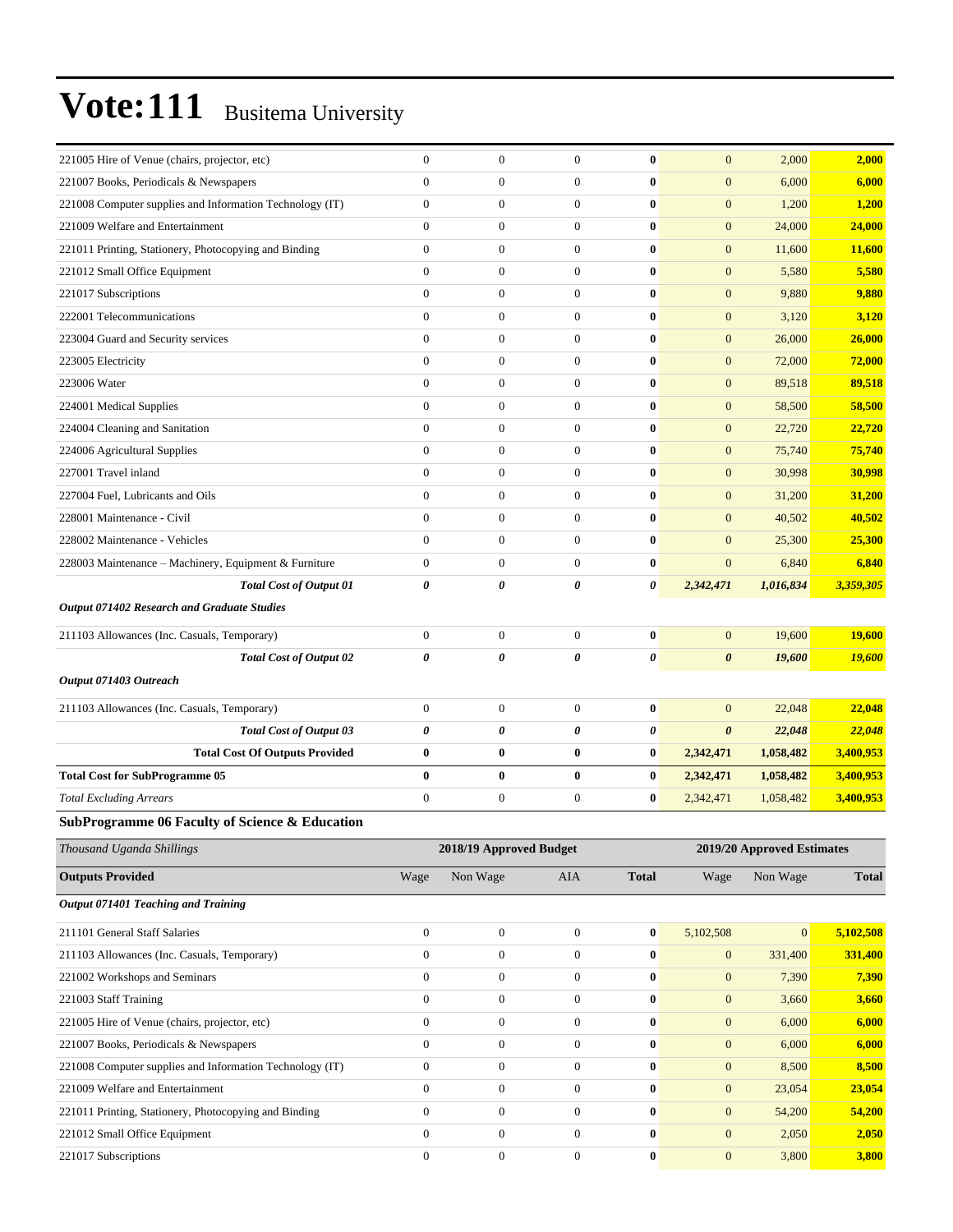| 222001 Telecommunications                                            | $\boldsymbol{0}$      | $\boldsymbol{0}$        | $\mathbf{0}$     | $\bf{0}$         | $\mathbf{0}$          | 3,800                      | 3,800        |
|----------------------------------------------------------------------|-----------------------|-------------------------|------------------|------------------|-----------------------|----------------------------|--------------|
| 222002 Postage and Courier                                           | $\mathbf{0}$          | $\boldsymbol{0}$        | $\boldsymbol{0}$ | $\bf{0}$         | $\boldsymbol{0}$      | 1,000                      | 1,000        |
| 223003 Rent – (Produced Assets) to private entities                  | $\mathbf{0}$          | $\boldsymbol{0}$        | $\boldsymbol{0}$ | 0                | $\mathbf{0}$          | 6,000                      | 6,000        |
| 223005 Electricity                                                   | $\mathbf{0}$          | $\overline{0}$          | $\boldsymbol{0}$ | $\bf{0}$         | $\boldsymbol{0}$      | 24,000                     | 24,000       |
| 223006 Water                                                         | $\mathbf{0}$          | $\mathbf{0}$            | $\overline{0}$   | $\bf{0}$         | $\mathbf{0}$          | 21,000                     | 21,000       |
| 224001 Medical Supplies                                              | $\mathbf{0}$          | $\boldsymbol{0}$        | $\boldsymbol{0}$ | $\bf{0}$         | $\boldsymbol{0}$      | 5,300                      | 5,300        |
| 224004 Cleaning and Sanitation                                       | $\mathbf{0}$          | $\boldsymbol{0}$        | $\boldsymbol{0}$ | $\bf{0}$         | $\boldsymbol{0}$      | 12,000                     | 12,000       |
| 224005 Uniforms, Beddings and Protective Gear                        | $\mathbf{0}$          | $\boldsymbol{0}$        | $\boldsymbol{0}$ | 0                | $\boldsymbol{0}$      | 2,486                      | 2,486        |
| 224006 Agricultural Supplies                                         | $\mathbf{0}$          | $\overline{0}$          | $\overline{0}$   | $\bf{0}$         | $\boldsymbol{0}$      | 26,000                     | 26,000       |
| 227001 Travel inland                                                 | $\mathbf{0}$          | $\overline{0}$          | $\overline{0}$   | $\bf{0}$         | $\mathbf{0}$          | 20,100                     | 20,100       |
| 227002 Travel abroad                                                 | $\mathbf{0}$          | $\boldsymbol{0}$        | $\boldsymbol{0}$ | $\bf{0}$         | $\mathbf{0}$          | 7,000                      | 7,000        |
| 227004 Fuel, Lubricants and Oils                                     | $\mathbf{0}$          | $\boldsymbol{0}$        | $\boldsymbol{0}$ | $\bf{0}$         | $\boldsymbol{0}$      | 2,700                      | 2,700        |
| 228001 Maintenance - Civil                                           | $\mathbf{0}$          | $\boldsymbol{0}$        | $\boldsymbol{0}$ | 0                | $\mathbf{0}$          | 24,500                     | 24,500       |
| 228002 Maintenance - Vehicles                                        | $\mathbf{0}$          | $\overline{0}$          | $\overline{0}$   | $\bf{0}$         | $\mathbf{0}$          | 12,000                     | 12,000       |
| 228003 Maintenance - Machinery, Equipment & Furniture                | $\mathbf{0}$          | $\boldsymbol{0}$        | $\boldsymbol{0}$ | $\bf{0}$         | $\mathbf{0}$          | 4,000                      | 4,000        |
| <b>Total Cost of Output 01</b>                                       | $\pmb{\theta}$        | 0                       | 0                | 0                | 5,102,508             | 617,940                    | 5,720,449    |
| Output 071402 Research and Graduate Studies                          |                       |                         |                  |                  |                       |                            |              |
| 211103 Allowances (Inc. Casuals, Temporary)                          | $\mathbf{0}$          | $\boldsymbol{0}$        | $\boldsymbol{0}$ | $\bf{0}$         | $\mathbf{0}$          | 25,900                     | 25,900       |
| 221002 Workshops and Seminars                                        | $\mathbf{0}$          | $\boldsymbol{0}$        | $\boldsymbol{0}$ | $\bf{0}$         | $\mathbf{0}$          | 10,500                     | 10,500       |
| 221009 Welfare and Entertainment                                     | $\theta$              | $\overline{0}$          | $\boldsymbol{0}$ | $\bf{0}$         | $\boldsymbol{0}$      | 550                        | 550          |
| 221011 Printing, Stationery, Photocopying and Binding                | $\boldsymbol{0}$      | $\boldsymbol{0}$        | $\boldsymbol{0}$ | $\bf{0}$         | $\mathbf{0}$          | 4,200                      | 4,200        |
| <b>Total Cost of Output 02</b>                                       | $\boldsymbol{\theta}$ | 0                       | 0                | 0                | $\boldsymbol{\theta}$ | 41,150                     | 41,150       |
| Output 071403 Outreach                                               |                       |                         |                  |                  |                       |                            |              |
| 211103 Allowances (Inc. Casuals, Temporary)                          | $\boldsymbol{0}$      | $\boldsymbol{0}$        | $\boldsymbol{0}$ | $\bf{0}$         | $\mathbf{0}$          | 1,680                      | 1,680        |
| 227001 Travel inland                                                 | $\boldsymbol{0}$      | $\boldsymbol{0}$        | $\boldsymbol{0}$ | 0                | $\mathbf{0}$          | 2,500                      | 2,500        |
| <b>Total Cost of Output 03</b>                                       | $\boldsymbol{\theta}$ | 0                       | 0                | 0                | $\boldsymbol{\theta}$ | 4,180                      | 4,180        |
| <b>Total Cost Of Outputs Provided</b>                                | $\bf{0}$              | $\bf{0}$                | $\bf{0}$         | 0                | 5,102,508             | 663,270                    | 5,765,779    |
| <b>Total Cost for SubProgramme 06</b>                                | $\bf{0}$              | $\bf{0}$                | $\bf{0}$         | $\bf{0}$         | 5,102,508             | 663,270                    | 5,765,779    |
| <b>Total Excluding Arrears</b>                                       | $\mathbf{0}$          | $\boldsymbol{0}$        | $\boldsymbol{0}$ | $\bf{0}$         | 5,102,508             | 663,270                    | 5,765,779    |
| SubProgramme 07 Faculty of Natural resources & Enviromental Sciences |                       |                         |                  |                  |                       |                            |              |
| Thousand Uganda Shillings                                            |                       | 2018/19 Approved Budget |                  |                  |                       | 2019/20 Approved Estimates |              |
| <b>Outputs Provided</b>                                              | Wage                  | Non Wage                | AIA              | <b>Total</b>     | Wage                  | Non Wage                   | <b>Total</b> |
| Output 071401 Teaching and Training                                  |                       |                         |                  |                  |                       |                            |              |
| 211101 General Staff Salaries                                        | $\boldsymbol{0}$      | $\boldsymbol{0}$        | $\mathbf{0}$     | $\bf{0}$         | 1,312,567             | $\mathbf{0}$               | 1,312,567    |
| 211103 Allowances (Inc. Casuals, Temporary)                          | $\boldsymbol{0}$      | $\boldsymbol{0}$        | $\boldsymbol{0}$ | $\boldsymbol{0}$ | $\boldsymbol{0}$      | 125,665                    | 125,665      |
| 221002 Workshops and Seminars                                        | $\boldsymbol{0}$      | $\boldsymbol{0}$        | $\boldsymbol{0}$ | $\bf{0}$         | $\boldsymbol{0}$      | 6,450                      | 6,450        |
| 221007 Books, Periodicals & Newspapers                               | $\boldsymbol{0}$      | $\boldsymbol{0}$        | $\overline{0}$   | $\bf{0}$         | $\mathbf{0}$          | 4,015                      | 4,015        |
| 221009 Welfare and Entertainment                                     | $\boldsymbol{0}$      | $\boldsymbol{0}$        | $\boldsymbol{0}$ | $\bf{0}$         | $\boldsymbol{0}$      | 10,347                     | 10,347       |
| 221011 Printing, Stationery, Photocopying and Binding                | $\boldsymbol{0}$      | $\boldsymbol{0}$        | $\overline{0}$   | $\bf{0}$         | $\boldsymbol{0}$      | 9,896                      | 9,896        |
| 222001 Telecommunications                                            | $\boldsymbol{0}$      | $\boldsymbol{0}$        | $\overline{0}$   | $\bf{0}$         | $\boldsymbol{0}$      | 4,764                      | 4,764        |
| 222003 Information and communications technology (ICT)               | $\boldsymbol{0}$      | $\boldsymbol{0}$        | $\boldsymbol{0}$ | $\pmb{0}$        | $\boldsymbol{0}$      | 8,000                      | 8,000        |

223003 Rent – (Produced Assets) to private entities 0 0 0 0 0 0 36,000 **36,000** 36,000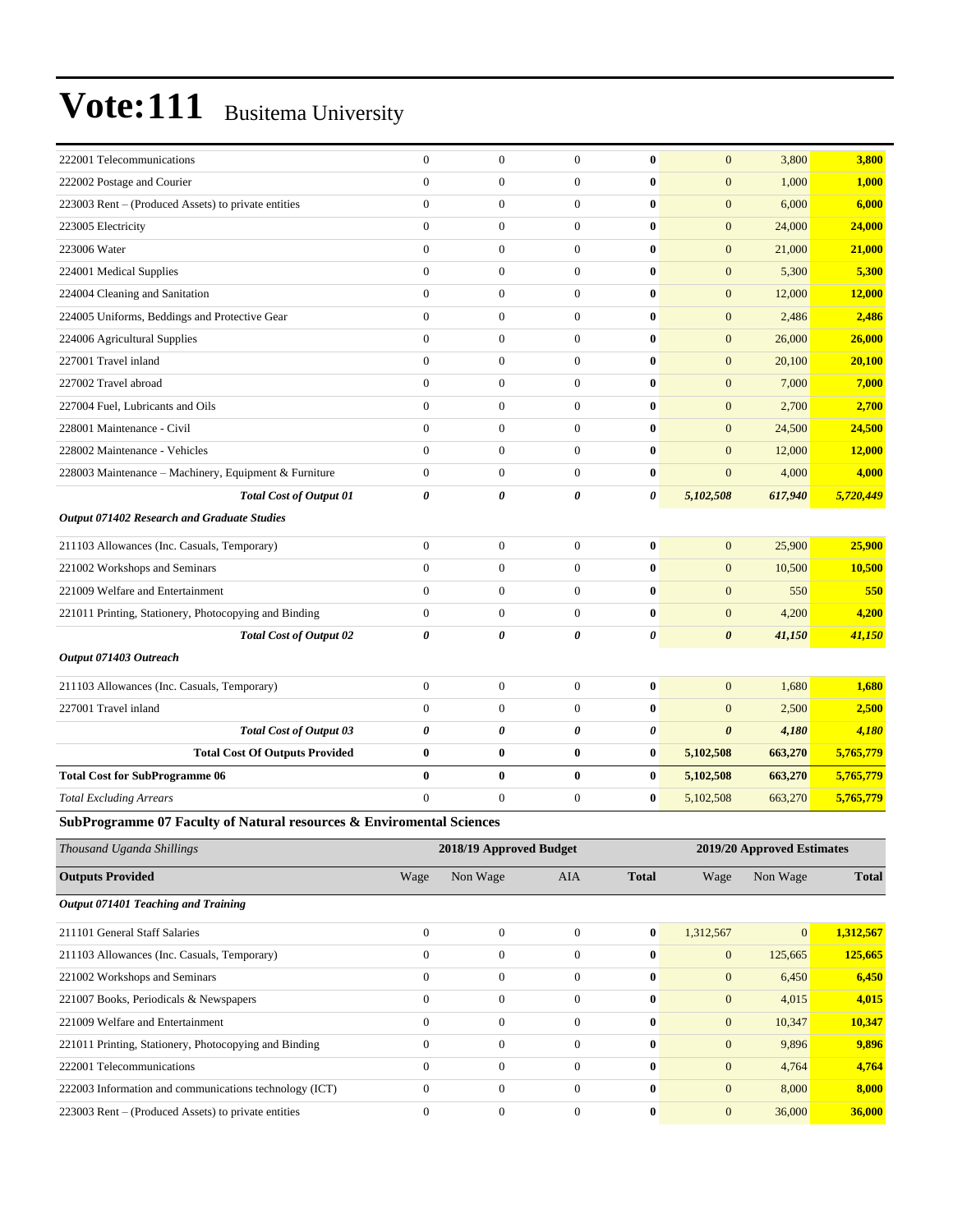| 223004 Guard and Security services                       | $\mathbf{0}$          | $\boldsymbol{0}$        | $\overline{0}$   | $\bf{0}$         | $\mathbf{0}$          | 5,940                      | 5,940         |
|----------------------------------------------------------|-----------------------|-------------------------|------------------|------------------|-----------------------|----------------------------|---------------|
| 223005 Electricity                                       | $\mathbf{0}$          | $\boldsymbol{0}$        | $\boldsymbol{0}$ | $\bf{0}$         | $\mathbf{0}$          | 21,884                     | 21,884        |
| 223006 Water                                             | $\mathbf{0}$          | $\overline{0}$          | $\overline{0}$   | $\bf{0}$         | $\mathbf{0}$          | 1,200                      | 1,200         |
| 224004 Cleaning and Sanitation                           | $\mathbf{0}$          | $\overline{0}$          | $\mathbf{0}$     | $\bf{0}$         | $\mathbf{0}$          | 4,907                      | 4,907         |
| 224006 Agricultural Supplies                             | $\mathbf{0}$          | $\overline{0}$          | $\overline{0}$   | $\bf{0}$         | $\mathbf{0}$          | 4,000                      | 4,000         |
| 225001 Consultancy Services- Short term                  | $\mathbf{0}$          | $\boldsymbol{0}$        | $\overline{0}$   | $\bf{0}$         | $\mathbf{0}$          | 2,000                      | 2,000         |
| 227001 Travel inland                                     | $\mathbf{0}$          | $\boldsymbol{0}$        | $\boldsymbol{0}$ | $\bf{0}$         | $\mathbf{0}$          | 32,544                     | 32,544        |
| 227003 Carriage, Haulage, Freight and transport hire     | $\mathbf{0}$          | $\boldsymbol{0}$        | $\boldsymbol{0}$ | $\bf{0}$         | $\mathbf{0}$          | 2,200                      | 2,200         |
| 228001 Maintenance - Civil                               | $\mathbf{0}$          | $\overline{0}$          | $\mathbf{0}$     | $\bf{0}$         | $\boldsymbol{0}$      | 25,100                     | 25,100        |
| 228002 Maintenance - Vehicles                            | $\mathbf{0}$          | $\overline{0}$          | $\overline{0}$   | $\bf{0}$         | $\mathbf{0}$          | 14,600                     | 14,600        |
| 228003 Maintenance - Machinery, Equipment & Furniture    | $\mathbf{0}$          | $\boldsymbol{0}$        | $\overline{0}$   | $\bf{0}$         | $\mathbf{0}$          | 7,000                      | 7,000         |
| <b>Total Cost of Output 01</b>                           | $\boldsymbol{\theta}$ | 0                       | 0                | 0                | 1,312,567             | 326,513                    | 1,639,080     |
| Output 071402 Research and Graduate Studies              |                       |                         |                  |                  |                       |                            |               |
| 211103 Allowances (Inc. Casuals, Temporary)              | $\boldsymbol{0}$      | $\boldsymbol{0}$        | $\boldsymbol{0}$ | $\bf{0}$         | $\mathbf{0}$          | 10,500                     | 10,500        |
| 221002 Workshops and Seminars                            | $\mathbf{0}$          | $\boldsymbol{0}$        | $\overline{0}$   | $\bf{0}$         | $\mathbf{0}$          | 3,210                      | 3,210         |
| <b>Total Cost of Output 02</b>                           | 0                     | 0                       | 0                | 0                | $\boldsymbol{\theta}$ | 13,710                     | <b>13,710</b> |
| Output 071403 Outreach                                   |                       |                         |                  |                  |                       |                            |               |
| 211103 Allowances (Inc. Casuals, Temporary)              | $\boldsymbol{0}$      | $\boldsymbol{0}$        | $\boldsymbol{0}$ | $\bf{0}$         | $\mathbf{0}$          | 4,600                      | 4,600         |
| 227001 Travel inland                                     | $\mathbf{0}$          | $\boldsymbol{0}$        | $\boldsymbol{0}$ | $\bf{0}$         | $\mathbf{0}$          | 6,563                      | 6,563         |
| <b>Total Cost of Output 03</b>                           | 0                     | 0                       | 0                | 0                | $\boldsymbol{\theta}$ | 11,163                     | 11,163        |
| <b>Total Cost Of Outputs Provided</b>                    | $\bf{0}$              | $\bf{0}$                | 0                | $\bf{0}$         | 1,312,567             | 351,386                    | 1,663,953     |
| <b>Total Cost for SubProgramme 07</b>                    | $\bf{0}$              | $\bf{0}$                | $\bf{0}$         | $\bf{0}$         | 1,312,567             | 351,386                    | 1,663,953     |
| <b>Total Excluding Arrears</b>                           | $\mathbf{0}$          | $\boldsymbol{0}$        | $\boldsymbol{0}$ | $\bf{0}$         | 1,312,567             | 351,386                    | 1,663,953     |
| <b>SubProgramme 08 Faculty of Health Sciences</b>        |                       |                         |                  |                  |                       |                            |               |
| Thousand Uganda Shillings                                |                       | 2018/19 Approved Budget |                  |                  |                       | 2019/20 Approved Estimates |               |
| <b>Outputs Provided</b>                                  | Wage                  | Non Wage                | AIA              | <b>Total</b>     | Wage                  | Non Wage                   | <b>Total</b>  |
| Output 071401 Teaching and Training                      |                       |                         |                  |                  |                       |                            |               |
| 211101 General Staff Salaries                            | $\boldsymbol{0}$      | $\boldsymbol{0}$        | $\boldsymbol{0}$ | $\bf{0}$         | 3,023,888             | $\mathbf{0}$               | 3,023,888     |
| 211103 Allowances (Inc. Casuals, Temporary)              | $\boldsymbol{0}$      | 0                       | $\mathbf{0}$     | $\bf{0}$         | $\mathbf{0}$          | 304,733                    | 304,733       |
| 221001 Advertising and Public Relations                  | $\boldsymbol{0}$      | $\boldsymbol{0}$        | $\boldsymbol{0}$ | $\pmb{0}$        | $\mathbf{0}$          | 3,000                      | 3,000         |
| 221002 Workshops and Seminars                            | $\boldsymbol{0}$      | $\mathbf{0}$            | $\boldsymbol{0}$ | $\bf{0}$         | $\mathbf{0}$          | 16,011                     | 16,011        |
| 221005 Hire of Venue (chairs, projector, etc)            | $\boldsymbol{0}$      | $\boldsymbol{0}$        | $\boldsymbol{0}$ | $\bf{0}$         | $\boldsymbol{0}$      | 900                        | 900           |
| 221007 Books, Periodicals & Newspapers                   | $\boldsymbol{0}$      | $\boldsymbol{0}$        | $\boldsymbol{0}$ | $\boldsymbol{0}$ | $\boldsymbol{0}$      | 5,000                      | 5,000         |
| 221008 Computer supplies and Information Technology (IT) | $\boldsymbol{0}$      | $\boldsymbol{0}$        | $\boldsymbol{0}$ | $\bf{0}$         | $\mathbf{0}$          | 10,000                     | 10,000        |
| 221009 Welfare and Entertainment                         | $\mathbf{0}$          | $\boldsymbol{0}$        | $\boldsymbol{0}$ | $\bf{0}$         | $\mathbf{0}$          | 44,160                     | 44,160        |
| 221011 Printing, Stationery, Photocopying and Binding    | $\boldsymbol{0}$      | $\boldsymbol{0}$        | $\boldsymbol{0}$ | $\bf{0}$         | $\mathbf{0}$          | 20,069                     | 20,069        |
| 221012 Small Office Equipment                            | $\boldsymbol{0}$      | $\boldsymbol{0}$        | $\boldsymbol{0}$ | $\bf{0}$         | $\mathbf{0}$          | 2,764                      | 2,764         |
| 221017 Subscriptions                                     | $\boldsymbol{0}$      | $\boldsymbol{0}$        | $\boldsymbol{0}$ | $\boldsymbol{0}$ | $\mathbf{0}$          | 160                        | <b>160</b>    |
| 222001 Telecommunications                                | $\boldsymbol{0}$      | $\boldsymbol{0}$        | $\boldsymbol{0}$ | $\bf{0}$         | $\mathbf{0}$          | 3,600                      | 3,600         |
| 222003 Information and communications technology (ICT)   | $\boldsymbol{0}$      | $\boldsymbol{0}$        | $\boldsymbol{0}$ | $\pmb{0}$        | $\boldsymbol{0}$      | 12,000                     | 12,000        |
| 223003 Rent – (Produced Assets) to private entities      | $\boldsymbol{0}$      | $\boldsymbol{0}$        | $\boldsymbol{0}$ | $\bf{0}$         | $\boldsymbol{0}$      | 178,200                    | 178,200       |
|                                                          |                       |                         | $\boldsymbol{0}$ | $\bf{0}$         | $\boldsymbol{0}$      | 24,000                     | 24,000        |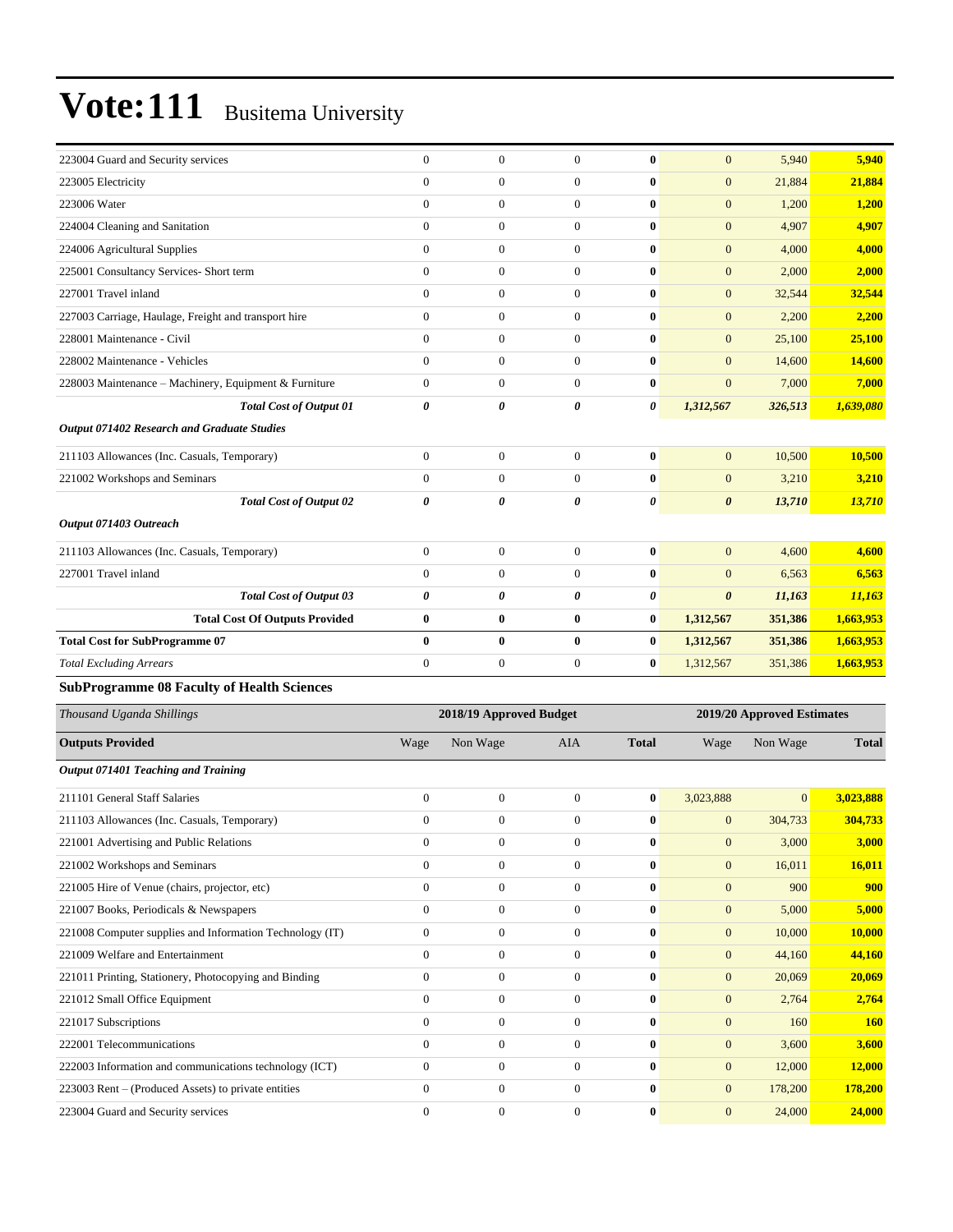| 223005 Electricity                                      | $\boldsymbol{0}$             | $\mathbf{0}$            | $\boldsymbol{0}$      | $\bf{0}$       | $\boldsymbol{0}$      | 35,000                     | 35,000       |
|---------------------------------------------------------|------------------------------|-------------------------|-----------------------|----------------|-----------------------|----------------------------|--------------|
| 223006 Water                                            | $\overline{0}$               | $\mathbf{0}$            | $\boldsymbol{0}$      | $\bf{0}$       | $\mathbf{0}$          | 30,000                     | 30,000       |
| 223007 Other Utilities- (fuel, gas, firewood, charcoal) | $\boldsymbol{0}$             | $\boldsymbol{0}$        | $\mathbf{0}$          | $\bf{0}$       | $\boldsymbol{0}$      | 1,800                      | 1,800        |
| 224001 Medical Supplies                                 | $\boldsymbol{0}$             | $\mathbf{0}$            | $\boldsymbol{0}$      | $\bf{0}$       | $\overline{0}$        | 111,600                    | 111,600      |
| 224004 Cleaning and Sanitation                          | $\boldsymbol{0}$             | $\boldsymbol{0}$        | $\boldsymbol{0}$      | $\bf{0}$       | $\boldsymbol{0}$      | 22,880                     | 22,880       |
| 227001 Travel inland                                    | $\boldsymbol{0}$             | $\mathbf{0}$            | $\boldsymbol{0}$      | $\bf{0}$       | $\boldsymbol{0}$      | 42,341                     | 42,341       |
| 227003 Carriage, Haulage, Freight and transport hire    | $\boldsymbol{0}$             | $\mathbf{0}$            | $\mathbf{0}$          | $\bf{0}$       | $\boldsymbol{0}$      | 1,000                      | 1,000        |
| 227004 Fuel, Lubricants and Oils                        | $\overline{0}$               | $\boldsymbol{0}$        | $\mathbf{0}$          | $\bf{0}$       | $\overline{0}$        | 15,000                     | 15,000       |
| 228001 Maintenance - Civil                              | $\boldsymbol{0}$             | $\mathbf{0}$            | $\boldsymbol{0}$      | $\bf{0}$       | $\overline{0}$        | 17,000                     | 17,000       |
| 228002 Maintenance - Vehicles                           | $\boldsymbol{0}$             | $\boldsymbol{0}$        | $\boldsymbol{0}$      | $\bf{0}$       | $\boldsymbol{0}$      | 21,688                     | 21,688       |
| 228003 Maintenance - Machinery, Equipment & Furniture   | $\boldsymbol{0}$             | $\mathbf{0}$            | $\boldsymbol{0}$      | $\bf{0}$       | $\boldsymbol{0}$      | 7,000                      | 7,000        |
| 228004 Maintenance - Other                              | $\boldsymbol{0}$             | $\mathbf{0}$            | $\mathbf{0}$          | $\bf{0}$       | $\mathbf{0}$          | 4,800                      | 4,800        |
| <b>Total Cost of Output 01</b>                          | 0                            | $\boldsymbol{\theta}$   | $\boldsymbol{\theta}$ | $\pmb{\theta}$ | 3,023,888             | 934,706                    | 3,958,594    |
| Output 071402 Research and Graduate Studies             |                              |                         |                       |                |                       |                            |              |
| 211103 Allowances (Inc. Casuals, Temporary)             | $\boldsymbol{0}$             | $\mathbf{0}$            | $\mathbf{0}$          | $\bf{0}$       | $\boldsymbol{0}$      | 2,000                      | 2,000        |
| 221002 Workshops and Seminars                           | $\boldsymbol{0}$             | $\mathbf{0}$            | $\boldsymbol{0}$      | $\bf{0}$       | $\overline{0}$        | 3,000                      | 3,000        |
| 221017 Subscriptions                                    | $\overline{0}$               | $\mathbf{0}$            | $\boldsymbol{0}$      | $\bf{0}$       | $\overline{0}$        | 8,340                      | 8,340        |
| 227001 Travel inland                                    | $\overline{0}$               | $\mathbf{0}$            | $\boldsymbol{0}$      | $\bf{0}$       | $\boldsymbol{0}$      | 3,700                      | 3,700        |
| 227002 Travel abroad                                    | $\boldsymbol{0}$             | $\mathbf{0}$            | $\boldsymbol{0}$      | $\bf{0}$       | $\boldsymbol{0}$      | 5,000                      | 5,000        |
| 227004 Fuel, Lubricants and Oils                        | $\boldsymbol{0}$             | $\boldsymbol{0}$        | $\boldsymbol{0}$      | $\bf{0}$       | $\boldsymbol{0}$      | 11,000                     | 11,000       |
| <b>Total Cost of Output 02</b>                          | 0                            | $\boldsymbol{\theta}$   | 0                     | $\pmb{\theta}$ | 0                     | 33,040                     | 33,040       |
| Output 071403 Outreach                                  |                              |                         |                       |                |                       |                            |              |
| 227001 Travel inland                                    | $\boldsymbol{0}$             | $\boldsymbol{0}$        | $\mathbf{0}$          |                | $\mathbf{0}$          |                            | 30,740       |
|                                                         | 0                            | $\boldsymbol{\theta}$   |                       | $\bf{0}$<br>0  | $\boldsymbol{\theta}$ | 30,740                     |              |
| <b>Total Cost of Output 03</b>                          | $\bf{0}$                     | $\bf{0}$                | 0<br>$\bf{0}$         | $\bf{0}$       |                       | 30,740                     | 30,740       |
| <b>Total Cost Of Outputs Provided</b>                   |                              |                         |                       |                | 3,023,888             | 998,486                    | 4,022,374    |
| <b>Total Cost for SubProgramme 08</b>                   | $\bf{0}$<br>$\boldsymbol{0}$ | $\bf{0}$                | $\bf{0}$              | $\bf{0}$       | 3,023,888             | 998,486                    | 4,022,374    |
| <b>Total Excluding Arrears</b>                          |                              | $\boldsymbol{0}$        | $\boldsymbol{0}$      | $\bf{0}$       | 3,023,888             | 998,486                    | 4,022,374    |
| <b>SubProgramme 09 Faculty of Engineering</b>           |                              |                         |                       |                |                       |                            |              |
| Thousand Uganda Shillings                               |                              | 2018/19 Approved Budget |                       |                |                       | 2019/20 Approved Estimates |              |
| <b>Outputs Provided</b>                                 | Wage                         | Non Wage                | AIA                   | <b>Total</b>   | Wage                  | Non Wage                   | <b>Total</b> |
| Output 071401 Teaching and Training                     |                              |                         |                       |                |                       |                            |              |
| 211101 General Staff Salaries                           | $\boldsymbol{0}$             | $\boldsymbol{0}$        | $\mathbf{0}$          | $\bf{0}$       | 5,619,742             | $\mathbf{0}$               | 5,619,742    |
| 211103 Allowances (Inc. Casuals, Temporary)             | $\boldsymbol{0}$             | $\boldsymbol{0}$        | $\mathbf{0}$          | $\bf{0}$       | $\boldsymbol{0}$      | 354,343                    | 354,343      |
| 221001 Advertising and Public Relations                 | $\boldsymbol{0}$             | $\boldsymbol{0}$        | $\boldsymbol{0}$      | $\bf{0}$       | $\boldsymbol{0}$      | 7,612                      | 7,612        |
| 221002 Workshops and Seminars                           | $\boldsymbol{0}$             | $\mathbf{0}$            | $\boldsymbol{0}$      | $\bf{0}$       | $\mathbf{0}$          | 23,400                     | 23,400       |
| 221003 Staff Training                                   | $\boldsymbol{0}$             | $\boldsymbol{0}$        | $\boldsymbol{0}$      | $\pmb{0}$      | $\boldsymbol{0}$      | 7,280                      | 7,280        |
| 221006 Commissions and related charges                  | $\boldsymbol{0}$             | $\mathbf{0}$            | $\boldsymbol{0}$      | $\bf{0}$       | $\mathbf{0}$          | 45,000                     | 45,000       |
| 221007 Books, Periodicals & Newspapers                  | $\boldsymbol{0}$             | $\boldsymbol{0}$        | $\boldsymbol{0}$      | $\bf{0}$       | $\boldsymbol{0}$      | 2,000                      | 2,000        |
| 221009 Welfare and Entertainment                        | $\boldsymbol{0}$             | $\boldsymbol{0}$        | $\boldsymbol{0}$      | $\bf{0}$       | $\boldsymbol{0}$      | 12,002                     | 12,002       |
| 221011 Printing, Stationery, Photocopying and Binding   | $\boldsymbol{0}$             | $\boldsymbol{0}$        | $\boldsymbol{0}$      | $\bf{0}$       | $\mathbf{0}$          | 24,830                     | 24,830       |
| 221017 Subscriptions                                    | $\boldsymbol{0}$             | $\boldsymbol{0}$        | $\boldsymbol{0}$      | $\pmb{0}$      | $\boldsymbol{0}$      | 5,600                      | 5,600        |
| 222001 Telecommunications                               | $\boldsymbol{0}$             | $\boldsymbol{0}$        | $\boldsymbol{0}$      | $\bf{0}$       | $\boldsymbol{0}$      | 7,200                      | 7,200        |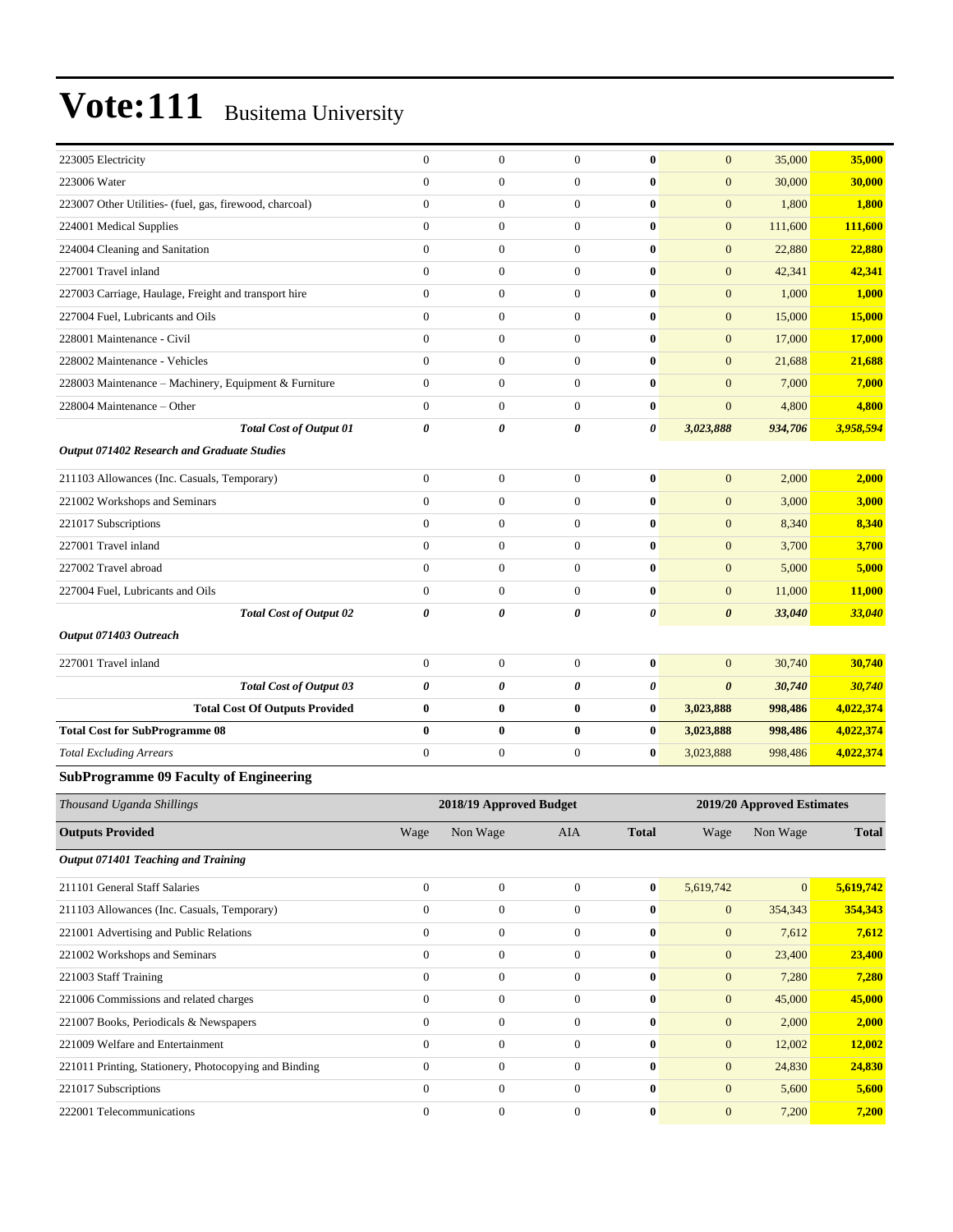| 222003 Information and communications technology (ICT) | $\boldsymbol{0}$ | $\boldsymbol{0}$        | $\boldsymbol{0}$ | $\bf{0}$         | $\mathbf{0}$                     | 41,000                     | 41,000        |
|--------------------------------------------------------|------------------|-------------------------|------------------|------------------|----------------------------------|----------------------------|---------------|
| 223005 Electricity                                     | $\overline{0}$   | $\overline{0}$          | $\boldsymbol{0}$ | $\bf{0}$         | $\overline{0}$                   | 24,000                     | 24,000        |
| 224004 Cleaning and Sanitation                         | $\overline{0}$   | $\overline{0}$          | $\boldsymbol{0}$ | $\bf{0}$         | $\mathbf{0}$                     | 18,000                     | 18,000        |
| 224006 Agricultural Supplies                           | $\overline{0}$   | $\overline{0}$          | $\boldsymbol{0}$ | $\bf{0}$         | $\mathbf{0}$                     | 103,922                    | 103,922       |
| 225001 Consultancy Services- Short term                | $\overline{0}$   | $\boldsymbol{0}$        | $\boldsymbol{0}$ | $\bf{0}$         | $\mathbf{0}$                     | 18,000                     | 18,000        |
| 227001 Travel inland                                   | $\overline{0}$   | $\mathbf{0}$            | $\boldsymbol{0}$ | $\bf{0}$         | $\mathbf{0}$                     | 19,200                     | 19,200        |
| 227002 Travel abroad                                   | $\overline{0}$   | $\overline{0}$          | $\boldsymbol{0}$ | $\bf{0}$         | $\mathbf{0}$                     | 14,600                     | 14,600        |
| 228001 Maintenance - Civil                             | $\overline{0}$   | $\overline{0}$          | $\boldsymbol{0}$ | $\bf{0}$         | $\mathbf{0}$                     | 15,299                     | 15,299        |
| 228002 Maintenance - Vehicles                          | $\overline{0}$   | $\overline{0}$          | $\boldsymbol{0}$ | $\bf{0}$         | $\mathbf{0}$                     | 15,000                     | 15,000        |
| 228003 Maintenance - Machinery, Equipment & Furniture  | $\boldsymbol{0}$ | $\boldsymbol{0}$        | $\boldsymbol{0}$ | $\bf{0}$         | $\mathbf{0}$                     | 16,000                     | <b>16,000</b> |
| 282103 Scholarships and related costs                  | $\overline{0}$   | $\mathbf{0}$            | $\boldsymbol{0}$ | $\bf{0}$         | $\overline{0}$                   | 40,000                     | 40,000        |
| <b>Total Cost of Output 01</b>                         | 0                | $\boldsymbol{\theta}$   | 0                | 0                | 5,619,742                        | 814,288                    | 6,434,030     |
| <b>Output 071402 Research and Graduate Studies</b>     |                  |                         |                  |                  |                                  |                            |               |
| 211103 Allowances (Inc. Casuals, Temporary)            | $\boldsymbol{0}$ | $\boldsymbol{0}$        | $\boldsymbol{0}$ | $\bf{0}$         | $\mathbf{0}$                     | 34,583                     | 34,583        |
| 221001 Advertising and Public Relations                | $\overline{0}$   | $\overline{0}$          | $\boldsymbol{0}$ | $\bf{0}$         | $\mathbf{0}$                     | 7,000                      | 7,000         |
| 221017 Subscriptions                                   | $\overline{0}$   | $\boldsymbol{0}$        | $\boldsymbol{0}$ | $\bf{0}$         | $\mathbf{0}$                     | 3,000                      | 3,000         |
| 225001 Consultancy Services- Short term                | $\boldsymbol{0}$ | $\mathbf{0}$            | $\boldsymbol{0}$ | $\bf{0}$         | $\overline{0}$                   | 4,000                      | 4,000         |
| 227001 Travel inland                                   | $\overline{0}$   | $\overline{0}$          | $\boldsymbol{0}$ | $\bf{0}$         | $\mathbf{0}$                     | 7,500                      | 7,500         |
| 227002 Travel abroad                                   | $\overline{0}$   | $\mathbf{0}$            | $\boldsymbol{0}$ | $\bf{0}$         | $\mathbf{0}$                     | 14,000                     | 14,000        |
| 282103 Scholarships and related costs                  | $\boldsymbol{0}$ | $\boldsymbol{0}$        | $\boldsymbol{0}$ | $\bf{0}$         | $\mathbf{0}$                     | 32,242                     | 32,242        |
| <b>Total Cost of Output 02</b>                         | 0                | 0                       | 0                | $\pmb{\theta}$   | $\boldsymbol{\theta}$            | 102,325                    | 102,325       |
| Output 071403 Outreach                                 |                  |                         |                  |                  |                                  |                            |               |
| 211103 Allowances (Inc. Casuals, Temporary)            | $\boldsymbol{0}$ | $\boldsymbol{0}$        | $\boldsymbol{0}$ | $\bf{0}$         | $\overline{0}$                   | 26,000                     | 26,000        |
| 227001 Travel inland                                   | $\overline{0}$   | $\overline{0}$          | $\overline{0}$   | $\bf{0}$         | $\overline{0}$                   | 9,000                      | 9,000         |
| 282103 Scholarships and related costs                  | $\mathbf{0}$     | $\mathbf{0}$            | $\boldsymbol{0}$ | $\bf{0}$         | $\overline{0}$                   | 19,076                     | 19,076        |
| <b>Total Cost of Output 03</b>                         | 0                | $\boldsymbol{\theta}$   | 0                | 0                | $\boldsymbol{\theta}$            | 54,076                     | 54,076        |
| <b>Total Cost Of Outputs Provided</b>                  | $\bf{0}$         | $\bf{0}$                | $\boldsymbol{0}$ | $\bf{0}$         | 5,619,742                        | 970,689                    | 6,590,431     |
| <b>Total Cost for SubProgramme 09</b>                  | $\bf{0}$         | $\bf{0}$                | 0                | $\bf{0}$         | 5,619,742                        | 970,689                    | 6,590,431     |
| <b>Total Excluding Arrears</b>                         | $\overline{0}$   | $\boldsymbol{0}$        | $\boldsymbol{0}$ | $\bf{0}$         | 5,619,742                        | 970,689                    | 6,590,431     |
| <b>SubProgramme 10 Faculty of Management Sciences</b>  |                  |                         |                  |                  |                                  |                            |               |
| Thousand Uganda Shillings                              |                  | 2018/19 Approved Budget |                  |                  |                                  | 2019/20 Approved Estimates |               |
| <b>Outputs Provided</b>                                | Wage             | Non Wage                | AIA              | <b>Total</b>     | Wage                             | Non Wage                   | <b>Total</b>  |
| Output 071401 Teaching and Training                    |                  |                         |                  |                  |                                  |                            |               |
| 211101 General Staff Salaries                          | $\boldsymbol{0}$ | $\boldsymbol{0}$        | $\boldsymbol{0}$ | $\boldsymbol{0}$ | 326,376                          | $\mathbf{0}$               | 326,376       |
| 211103 Allowances (Inc. Casuals, Temporary)            | $\boldsymbol{0}$ | $\boldsymbol{0}$        | $\boldsymbol{0}$ | $\pmb{0}$        | $\boldsymbol{0}$                 | 171,474                    | 171,474       |
| 221001 Advertising and Public Relations                | $\boldsymbol{0}$ | $\boldsymbol{0}$        | $\boldsymbol{0}$ | $\pmb{0}$        | $\mathbf{0}$                     | 2,000                      | 2,000         |
| 221002 Workshops and Seminars                          | $\boldsymbol{0}$ | $\boldsymbol{0}$        | 0                | $\boldsymbol{0}$ | $\mathbf{0}$                     | 14,252                     | 14,252        |
| 221007 Books, Periodicals & Newspapers                 | $\boldsymbol{0}$ | $\boldsymbol{0}$        | $\boldsymbol{0}$ | $\pmb{0}$        | $\mathbf{0}$                     | 960                        | 960           |
| 221009 Welfare and Entertainment                       | $\boldsymbol{0}$ | $\boldsymbol{0}$        | $\boldsymbol{0}$ | $\pmb{0}$        | $\boldsymbol{0}$                 | 9,520                      | 9,520         |
|                                                        | $\boldsymbol{0}$ | $\boldsymbol{0}$        | $\boldsymbol{0}$ | $\pmb{0}$        |                                  |                            | 7,155         |
| 221011 Printing, Stationery, Photocopying and Binding  | $\boldsymbol{0}$ | $\boldsymbol{0}$        | $\boldsymbol{0}$ | $\pmb{0}$        | $\boldsymbol{0}$<br>$\mathbf{0}$ | 7,155<br>5,075             |               |
| 221012 Small Office Equipment                          |                  |                         |                  |                  |                                  |                            | 5,075         |
| 222001 Telecommunications                              | $\boldsymbol{0}$ | $\boldsymbol{0}$        | $\boldsymbol{0}$ | $\boldsymbol{0}$ | $\mathbf{0}$                     | 680                        | 680           |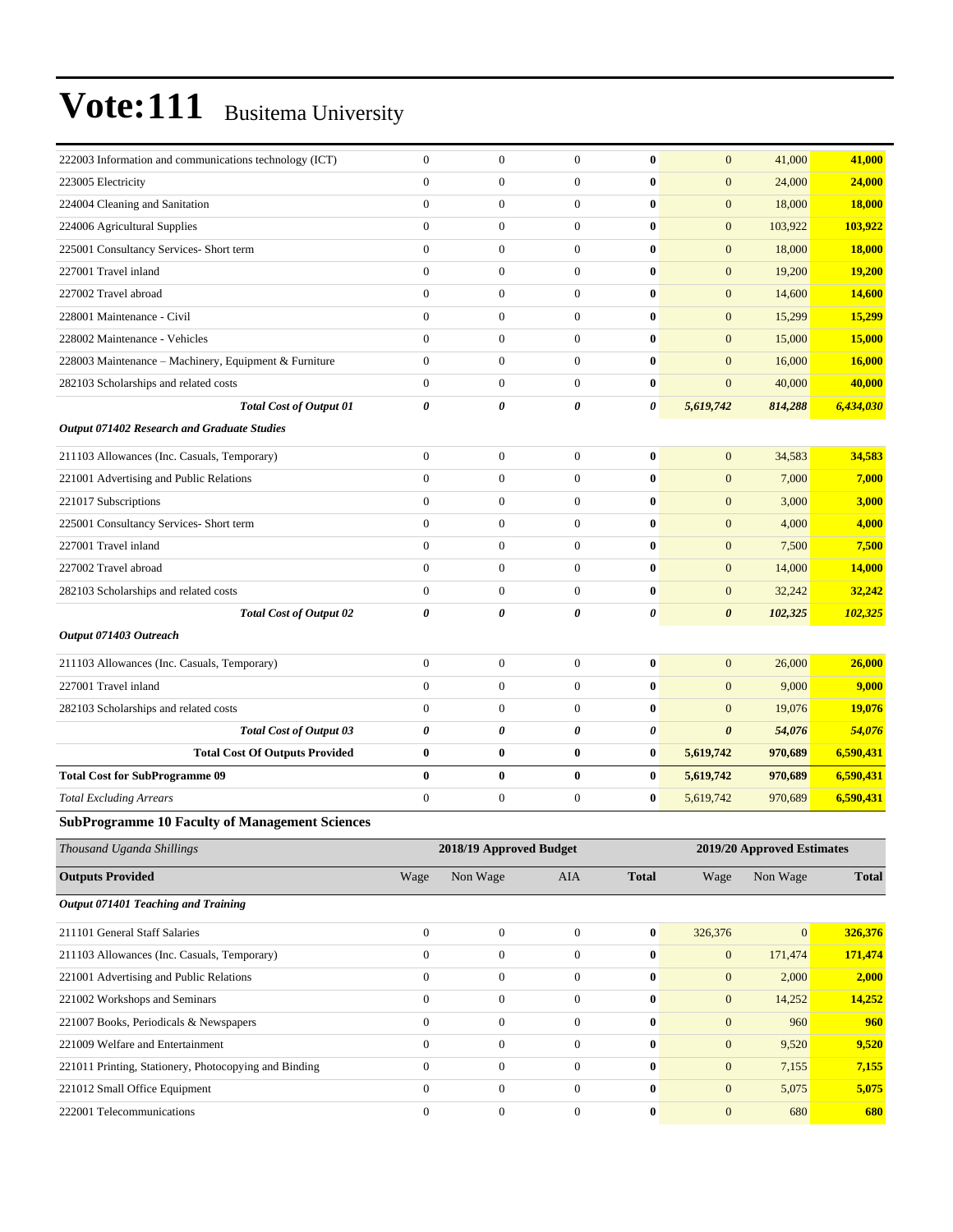| 222002 Postage and Courier                                  | $\Omega$       | $\theta$                | $\mathbf{0}$     | $\mathbf{0}$          | $\mathbf{0}$          | 1,000               | 1,000        |
|-------------------------------------------------------------|----------------|-------------------------|------------------|-----------------------|-----------------------|---------------------|--------------|
| 222003 Information and communications technology (ICT)      | $\Omega$       | $\theta$                | $\mathbf{0}$     | $\mathbf{0}$          | $\overline{0}$        | 2,880               | 2,880        |
| 223004 Guard and Security services                          | $\overline{0}$ | $\mathbf{0}$            | $\boldsymbol{0}$ | $\bf{0}$              | $\mathbf{0}$          | 6,000               | 6,000        |
| 223005 Electricity                                          | $\overline{0}$ | $\overline{0}$          | $\mathbf{0}$     | $\bf{0}$              | $\overline{0}$        | 3,240               | 3,240        |
| 223006 Water                                                | $\Omega$       | $\theta$                | $\mathbf{0}$     | $\mathbf{0}$          | $\overline{0}$        | 2,040               | 2,040        |
| 223007 Other Utilities- (fuel, gas, firewood, charcoal)     | $\overline{0}$ | $\mathbf{0}$            | $\boldsymbol{0}$ | $\bf{0}$              | $\mathbf{0}$          | 4,615               | 4,615        |
| 223901 Rent – (Produced Assets) to other govt. units        | $\overline{0}$ | $\overline{0}$          | $\boldsymbol{0}$ | $\bf{0}$              | $\mathbf{0}$          | 12,000              | 12,000       |
| 224004 Cleaning and Sanitation                              | $\overline{0}$ | $\overline{0}$          | $\mathbf{0}$     | $\bf{0}$              | $\overline{0}$        | 4.740               | 4,740        |
| 224005 Uniforms, Beddings and Protective Gear               | $\overline{0}$ | $\mathbf{0}$            | $\boldsymbol{0}$ | $\bf{0}$              | $\mathbf{0}$          | 1,100               | 1,100        |
| 224006 Agricultural Supplies                                | $\Omega$       | $\Omega$                | $\mathbf{0}$     | $\bf{0}$              | $\overline{0}$        | 4,150               | 4,150        |
| 227001 Travel inland                                        | $\Omega$       | $\mathbf{0}$            | $\boldsymbol{0}$ | $\bf{0}$              | $\mathbf{0}$          | 10,577              | 10,577       |
| 227004 Fuel, Lubricants and Oils                            | $\Omega$       | $\Omega$                | $\mathbf{0}$     | $\bf{0}$              | $\overline{0}$        | 2,000               | 2,000        |
| 228003 Maintenance - Machinery, Equipment & Furniture       | $\Omega$       | $\Omega$                | $\mathbf{0}$     | $\bf{0}$              | $\overline{0}$        | 800                 | 800          |
| <b>Total Cost of Output 01</b>                              | 0              | 0                       | 0                | $\boldsymbol{\theta}$ | 326,376               | 266,258             | 592,635      |
| Output 071402 Research and Graduate Studies                 |                |                         |                  |                       |                       |                     |              |
| 221002 Workshops and Seminars                               | $\Omega$       | $\mathbf{0}$            | $\boldsymbol{0}$ | $\bf{0}$              | $\overline{0}$        | 4,549               | 4,549        |
| 225001 Consultancy Services- Short term                     | $\overline{0}$ | $\overline{0}$          | $\boldsymbol{0}$ | $\bf{0}$              | $\overline{0}$        | 9,000               | 9,000        |
| 227001 Travel inland                                        | $\Omega$       | $\theta$                | $\boldsymbol{0}$ | $\bf{0}$              | $\overline{0}$        | 2,550               | 2,550        |
| <b>Total Cost of Output 02</b>                              | 0              | 0                       | 0                | $\boldsymbol{\theta}$ | $\boldsymbol{\theta}$ | 16,099              | 16,099       |
| <b>Total Cost Of Outputs Provided</b>                       | $\bf{0}$       | $\bf{0}$                | $\bf{0}$         | $\bf{0}$              | 326,376               | 282,358             | 608,734      |
| <b>Total Cost for SubProgramme 10</b>                       | $\bf{0}$       | $\bf{0}$                | $\bf{0}$         | $\bf{0}$              | 326,376               | 282,358             | 608,734      |
| <b>Total Excluding Arrears</b>                              | $\overline{0}$ | $\boldsymbol{0}$        | $\boldsymbol{0}$ | $\bf{0}$              | 326,376               | 282,358             | 608,734      |
| N/A                                                         |                |                         |                  |                       |                       |                     |              |
|                                                             |                | <b>GoU</b> External Fin | <b>AIA</b>       | <b>Total</b>          | GoU                   | <b>External Fin</b> | <b>Total</b> |
| <b>Total Cost for Programme 14</b>                          | $\bf{0}$       | $\bf{0}$                | $\bf{0}$         | $\bf{0}$              | 22,052,224            | $\bf{0}$            | 22,052,224   |
| <b>Total Excluding Arrears</b>                              | $\Omega$       | $\Omega$                | $\mathbf{0}$     | $\mathbf{0}$          | 22,052,224            | $\Omega$            | 22,052,224   |
| Programme :0751 Delivery of Tertiary Education and Research |                |                         |                  |                       |                       |                     |              |

*Recurrent Budget Estimates*

#### **SubProgramme 01 Headquarters**

| Thousand Uganda Shillings                                |                | 2018/19 Approved Budget |                | 2019/20 Approved Estimates |                |                |              |  |
|----------------------------------------------------------|----------------|-------------------------|----------------|----------------------------|----------------|----------------|--------------|--|
| <b>Outputs Provided</b>                                  | Wage           | Non Wage                | AIA            | <b>Total</b>               | Wage           | Non Wage       | <b>Total</b> |  |
| Output 075101 Teaching and Training                      |                |                         |                |                            |                |                |              |  |
| 211101 General Staff Salaries                            | 17,070,242     | $\mathbf{0}$            | $\overline{0}$ | 17,070,242                 | $\mathbf{0}$   | $\overline{0}$ | $\bf{0}$     |  |
| 211103 Allowances (Inc. Casuals, Temporary)              | $\overline{0}$ | 196,983                 | 1,888,401      | 2,085,384                  | $\mathbf{0}$   | $\mathbf{0}$   | $\bf{0}$     |  |
| 221001 Advertising and Public Relations                  | $\overline{0}$ | $\mathbf{0}$            | 56,700         | 56,700                     | $\mathbf{0}$   | $\Omega$       | $\bf{0}$     |  |
| 221002 Workshops and Seminars                            | $\overline{0}$ | 19,081                  | 82,315         | 101,395                    | $\mathbf{0}$   | $\mathbf{0}$   | $\bf{0}$     |  |
| 221003 Staff Training                                    | $\overline{0}$ | 8,000                   | 38,879         | 46,878                     | $\overline{0}$ | $\mathbf{0}$   | $\bf{0}$     |  |
| 221005 Hire of Venue (chairs, projector, etc)            | $\mathbf{0}$   | $\mathbf{0}$            | 18,000         | 18,000                     | $\overline{0}$ | $\Omega$       | $\bf{0}$     |  |
| 221006 Commissions and related charges                   | $\overline{0}$ | 55,004                  | 17,775         | 72,779                     | $\overline{0}$ | $\Omega$       | $\bf{0}$     |  |
| 221007 Books, Periodicals & Newspapers                   | $\mathbf{0}$   | 80,246                  | 42,620         | 122,866                    | $\mathbf{0}$   | $\Omega$       | $\mathbf{0}$ |  |
| 221008 Computer supplies and Information Technology (IT) | $\overline{0}$ | 7,500                   | 7,400          | 14,900                     | $\mathbf{0}$   | $\Omega$       | $\mathbf{0}$ |  |
| 221009 Welfare and Entertainment                         | $\mathbf{0}$   | 5,000                   | 92,414         | 97,414                     | $\mathbf{0}$   | $\mathbf{0}$   | $\bf{0}$     |  |
| 221011 Printing, Stationery, Photocopying and Binding    | $\mathbf{0}$   | 53,206                  | 139,751        | 192,957                    | $\overline{0}$ | $\mathbf{0}$   | $\bf{0}$     |  |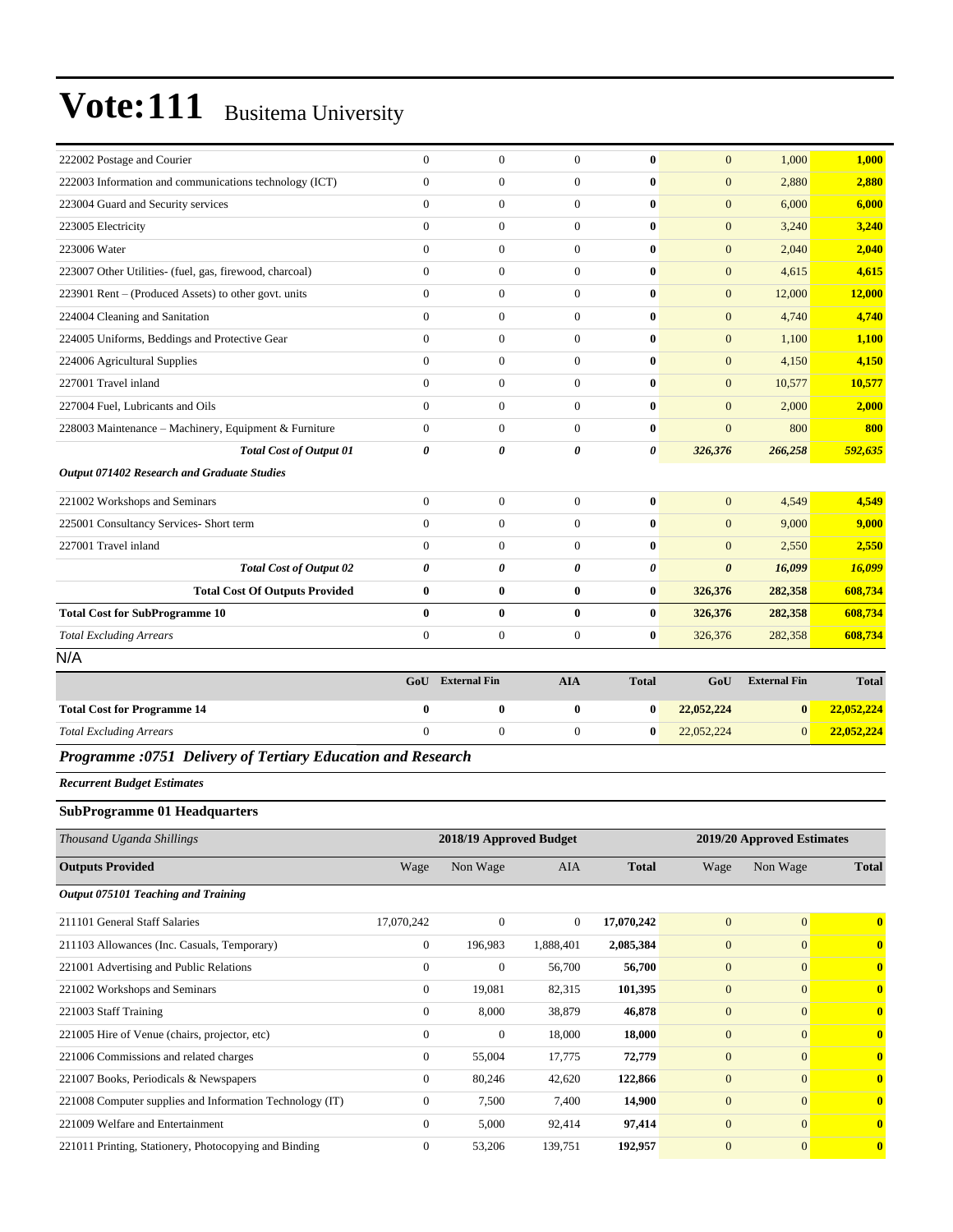| 221012 Small Office Equipment                           | $\boldsymbol{0}$ | 3,500            | 7,700            | 11,200     | $\boldsymbol{0}$      | $\mathbf{0}$          | $\bf{0}$              |
|---------------------------------------------------------|------------------|------------------|------------------|------------|-----------------------|-----------------------|-----------------------|
| 221014 Bank Charges and other Bank related costs        | $\mathbf{0}$     | 2,000            | $\boldsymbol{0}$ | 2,000      | $\boldsymbol{0}$      | $\mathbf{0}$          | $\bf{0}$              |
| 221017 Subscriptions                                    | $\boldsymbol{0}$ | 70,466           | 62,765           | 133,231    | $\mathbf{0}$          | $\mathbf{0}$          | $\bf{0}$              |
| 222001 Telecommunications                               | $\boldsymbol{0}$ | 9,570            | 38,184           | 47,754     | $\mathbf{0}$          | $\mathbf{0}$          | $\bf{0}$              |
| 222002 Postage and Courier                              | $\boldsymbol{0}$ | 125              | 1,000            | 1,125      | $\mathbf{0}$          | $\mathbf{0}$          | $\bf{0}$              |
| 222003 Information and communications technology (ICT)  | $\boldsymbol{0}$ | 181,425          | 112,075          | 293,500    | $\mathbf{0}$          | $\mathbf{0}$          | $\bf{0}$              |
| 223003 Rent – (Produced Assets) to private entities     | $\boldsymbol{0}$ | 164,543          | 52,357           | 216,900    | $\mathbf{0}$          | $\mathbf{0}$          | $\bf{0}$              |
| 223004 Guard and Security services                      | $\boldsymbol{0}$ | 24,300           | 4,500            | 28,800     | $\mathbf{0}$          | $\mathbf{0}$          | $\bf{0}$              |
| 223005 Electricity                                      | $\boldsymbol{0}$ | 94,000           | 16,720           | 110,720    | $\mathbf{0}$          | $\mathbf{0}$          | $\bf{0}$              |
| 223006 Water                                            | $\boldsymbol{0}$ | 22,000           | 24,054           | 46,054     | $\mathbf{0}$          | $\mathbf{0}$          | $\bf{0}$              |
| 223007 Other Utilities- (fuel, gas, firewood, charcoal) | $\boldsymbol{0}$ | 2,300            | 500              | 2,800      | $\mathbf{0}$          | $\mathbf{0}$          | $\bf{0}$              |
| 224001 Medical Supplies                                 | $\boldsymbol{0}$ | 165,800          | 20,685           | 186,485    | $\mathbf{0}$          | $\mathbf{0}$          | $\bf{0}$              |
| 224004 Cleaning and Sanitation                          | $\boldsymbol{0}$ | 51,400           | 27,720           | 79,120     | $\mathbf{0}$          | $\mathbf{0}$          | $\bf{0}$              |
| 224005 Uniforms, Beddings and Protective Gear           | $\boldsymbol{0}$ | 4,500            | 2,714            | 7,214      | $\mathbf{0}$          | $\mathbf{0}$          | $\bf{0}$              |
| 224006 Agricultural Supplies                            | $\boldsymbol{0}$ | 245,000          | 23,900           | 268,900    | $\mathbf{0}$          | $\mathbf{0}$          | $\bf{0}$              |
| 225001 Consultancy Services- Short term                 | $\boldsymbol{0}$ | 17,800           | 20,000           | 37,800     | $\mathbf{0}$          | $\mathbf{0}$          | $\bf{0}$              |
| 225003 Taxes on (Professional) Services                 | $\boldsymbol{0}$ | $\boldsymbol{0}$ | 1,626            | 1,626      | $\mathbf{0}$          | $\mathbf{0}$          | $\bf{0}$              |
| 227001 Travel inland                                    | $\boldsymbol{0}$ | 37,286           | 205,814          | 243,100    | $\mathbf{0}$          | $\mathbf{0}$          | $\bf{0}$              |
| 227002 Travel abroad                                    | $\boldsymbol{0}$ | 12,000           | 72,513           | 84,513     | $\mathbf{0}$          | $\mathbf{0}$          | $\bf{0}$              |
| 227003 Carriage, Haulage, Freight and transport hire    | $\boldsymbol{0}$ | 7,000            | $\boldsymbol{0}$ | 7,000      | $\mathbf{0}$          | $\mathbf{0}$          | $\bf{0}$              |
| 227004 Fuel, Lubricants and Oils                        | $\boldsymbol{0}$ | 9,000            | 14,287           | 23,287     | $\mathbf{0}$          | $\mathbf{0}$          | $\bf{0}$              |
| 228001 Maintenance - Civil                              | $\boldsymbol{0}$ | 17,002           | 26,300           | 43,302     | $\mathbf{0}$          | $\mathbf{0}$          | $\bf{0}$              |
| 228002 Maintenance - Vehicles                           | $\boldsymbol{0}$ | 21,436           | 44,000           | 65,436     | $\mathbf{0}$          | $\mathbf{0}$          | $\bf{0}$              |
| 228003 Maintenance - Machinery, Equipment & Furniture   | $\boldsymbol{0}$ | 10,000           | 18,000           | 28,000     | $\mathbf{0}$          | $\mathbf{0}$          | $\bf{0}$              |
| 228004 Maintenance - Other                              | $\boldsymbol{0}$ | 3,500            | 800              | 4,300      | $\mathbf{0}$          | $\mathbf{0}$          | $\bf{0}$              |
| <b>Total Cost of Output 01</b>                          | 17,070,242       | 1,600,973        | 3,182,469        | 21,853,684 | $\boldsymbol{\theta}$ | $\boldsymbol{\theta}$ | $\boldsymbol{\theta}$ |
| Output 075102 Research, Consultancy and Publications    |                  |                  |                  |            |                       |                       |                       |
| 211103 Allowances (Inc. Casuals, Temporary)             | $\boldsymbol{0}$ | 13,480           | 158,472          | 171,952    | $\boldsymbol{0}$      | $\mathbf{0}$          | $\bf{0}$              |
| 221001 Advertising and Public Relations                 | $\overline{0}$   | $\boldsymbol{0}$ | 4,695            | 4,695      | $\mathbf{0}$          | $\mathbf{0}$          | $\bf{0}$              |
| 221002 Workshops and Seminars                           | $\boldsymbol{0}$ | 21,952           | 58,003           | 79,955     | $\mathbf{0}$          | $\mathbf{0}$          | $\bf{0}$              |
| 221011 Printing, Stationery, Photocopying and Binding   | $\boldsymbol{0}$ | 1,000            | 5,893            | 6,893      | $\mathbf{0}$          | $\boldsymbol{0}$      | $\mathbf{U}$          |
| 221017 Subscriptions                                    | $\boldsymbol{0}$ | 28,385           | 2,235            | 30,620     | $\boldsymbol{0}$      | $\boldsymbol{0}$      | $\bf{0}$              |
| 225001 Consultancy Services- Short term                 | $\boldsymbol{0}$ | $\boldsymbol{0}$ | 2,500            | 2,500      | $\boldsymbol{0}$      | $\mathbf{0}$          | $\bf{0}$              |
| 227001 Travel inland                                    | $\boldsymbol{0}$ | 8,656            | 51,957           | 60,613     | $\boldsymbol{0}$      | $\mathbf{0}$          | $\bf{0}$              |
| 227002 Travel abroad                                    | $\boldsymbol{0}$ | 5,000            | 61,400           | 66,400     | $\mathbf{0}$          | $\mathbf{0}$          | $\bf{0}$              |
| 227004 Fuel, Lubricants and Oils                        | $\boldsymbol{0}$ | 6,000            | $\boldsymbol{0}$ | 6,000      | $\boldsymbol{0}$      | $\mathbf{0}$          | $\bf{0}$              |
| 282103 Scholarships and related costs                   | $\boldsymbol{0}$ | 50,000           | 440              | 50,440     | $\mathbf{0}$          | $\mathbf{0}$          | $\bf{0}$              |
| <b>Total Cost of Output 02</b>                          | 0                | 134,472          | 345,596          | 480,068    | $\boldsymbol{\theta}$ | $\boldsymbol{\theta}$ | $\boldsymbol{\theta}$ |
| Output 075103 Outreach                                  |                  |                  |                  |            |                       |                       |                       |
| 211103 Allowances (Inc. Casuals, Temporary)             | $\boldsymbol{0}$ | 21,140           | 82,840           | 103,980    | $\mathbf{0}$          | $\boldsymbol{0}$      | $\bf{0}$              |
| 227001 Travel inland                                    | $\boldsymbol{0}$ | 11,100           | 58,800           | 69,900     | $\mathbf{0}$          | $\mathbf{0}$          | $\mathbf{0}$          |
| 282103 Scholarships and related costs                   | $\boldsymbol{0}$ | 15,700           | 20,076           | 35,776     | $\boldsymbol{0}$      | $\mathbf{0}$          | $\bf{0}$              |
| Total Cost of Output 03                                 | 0                | 47,940           | 161,716          | 209,656    | $\boldsymbol{\theta}$ | $\pmb{\theta}$        | $\boldsymbol{\theta}$ |
| Output 075104 Students' Welfare                         |                  |                  |                  |            |                       |                       |                       |
| 211101 General Staff Salaries                           | 415,355          | $\boldsymbol{0}$ | $\boldsymbol{0}$ | 415,355    | $\boldsymbol{0}$      | $\mathbf{0}$          | $\mathbf{0}$          |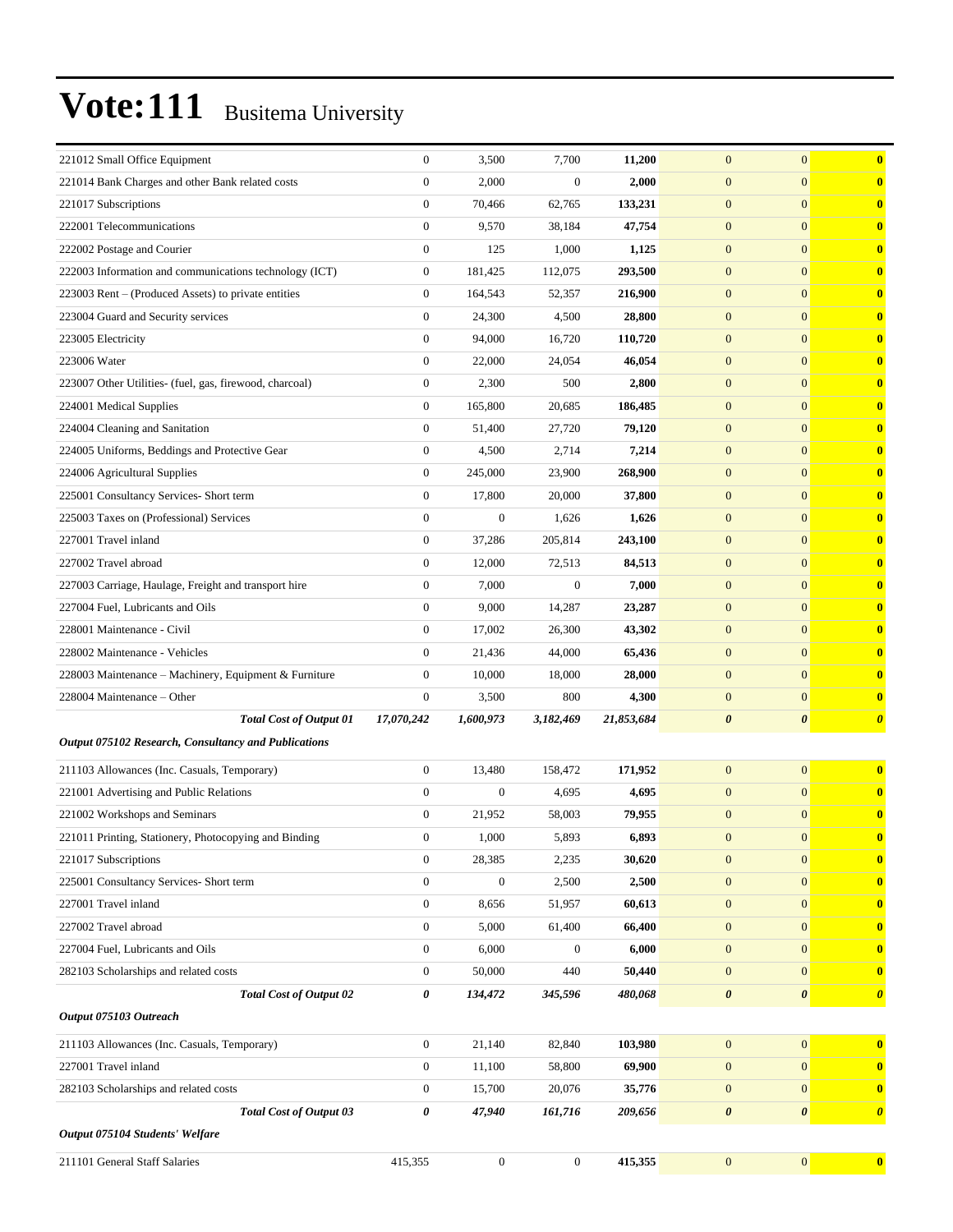| 211103 Allowances (Inc. Casuals, Temporary)                     | $\overline{0}$   | 955,832          | 49,100           | 1,004,932 | $\overline{0}$        | $\mathbf{0}$          | $\bf{0}$              |
|-----------------------------------------------------------------|------------------|------------------|------------------|-----------|-----------------------|-----------------------|-----------------------|
| 221002 Workshops and Seminars                                   | $\mathbf{0}$     | 3,600            | 16,000           | 19,600    | $\mathbf{0}$          | $\mathbf{0}$          | $\mathbf{0}$          |
| 221005 Hire of Venue (chairs, projector, etc)                   | $\boldsymbol{0}$ | 900              | 3,000            | 3,900     | $\boldsymbol{0}$      | $\mathbf{0}$          | $\mathbf{0}$          |
| 221006 Commissions and related charges                          | $\boldsymbol{0}$ | 550              | 550              | 1,100     | $\mathbf{0}$          | $\mathbf{0}$          | $\bf{0}$              |
| 221009 Welfare and Entertainment                                | $\boldsymbol{0}$ | 18,110           | 42,750           | 60,860    | $\boldsymbol{0}$      | $\mathbf{0}$          | $\bf{0}$              |
| 221011 Printing, Stationery, Photocopying and Binding           | $\boldsymbol{0}$ | 5,600            | 5,600            | 11,200    | $\boldsymbol{0}$      | $\mathbf{0}$          | $\bf{0}$              |
| 221012 Small Office Equipment                                   | $\overline{0}$   | $\boldsymbol{0}$ | 800              | 800       | $\boldsymbol{0}$      | $\mathbf{0}$          | $\mathbf{0}$          |
| 221017 Subscriptions                                            | $\mathbf{0}$     | 75,200           | 100              | 75,300    | $\boldsymbol{0}$      | $\mathbf{0}$          | $\mathbf{0}$          |
| 223005 Electricity                                              | $\boldsymbol{0}$ | 23,000           | $\boldsymbol{0}$ | 23,000    | $\mathbf{0}$          | $\mathbf{0}$          | $\bf{0}$              |
| 223006 Water                                                    | $\overline{0}$   | 27,000           | $\boldsymbol{0}$ | 27,000    | $\boldsymbol{0}$      | $\mathbf{0}$          | $\bf{0}$              |
| 224001 Medical Supplies                                         | $\overline{0}$   | $\overline{0}$   | 600              | 600       | $\boldsymbol{0}$      | $\mathbf{0}$          | $\bf{0}$              |
| 224004 Cleaning and Sanitation                                  | $\overline{0}$   | 64,977           | 1,070            | 66,047    | $\mathbf{0}$          | $\mathbf{0}$          | $\mathbf{0}$          |
| 224005 Uniforms, Beddings and Protective Gear                   | $\boldsymbol{0}$ | $\boldsymbol{0}$ | 1,000            | 1,000     | $\boldsymbol{0}$      | $\mathbf{0}$          | $\mathbf{0}$          |
| 227001 Travel inland                                            | $\boldsymbol{0}$ | 13,020           | 26,322           | 39,342    | $\mathbf{0}$          | $\mathbf{0}$          | $\bf{0}$              |
| 227003 Carriage, Haulage, Freight and transport hire            | $\overline{0}$   | 1,000            | $\mathbf{0}$     | 1,000     | $\boldsymbol{0}$      | $\mathbf{0}$          | $\bf{0}$              |
| 227004 Fuel, Lubricants and Oils                                | $\overline{0}$   | 1,830            | $\overline{0}$   | 1,830     | $\mathbf{0}$          | $\mathbf{0}$          | $\bf{0}$              |
| 228001 Maintenance - Civil                                      | $\overline{0}$   | 61,015           | $\boldsymbol{0}$ | 61,015    | $\mathbf{0}$          | $\mathbf{0}$          | $\mathbf{0}$          |
| 228003 Maintenance - Machinery, Equipment & Furniture           | $\boldsymbol{0}$ | 6,200            | 560              | 6,760     | $\boldsymbol{0}$      | $\mathbf{0}$          | $\mathbf{0}$          |
| 228004 Maintenance – Other                                      | $\boldsymbol{0}$ | 989              | 480              | 1,469     | $\mathbf{0}$          | $\mathbf{0}$          | $\mathbf{0}$          |
| <b>Total Cost of Output 04</b>                                  | 415,355          | 1,258,823        | 147,932          | 1,822,110 | $\boldsymbol{\theta}$ | $\boldsymbol{\theta}$ | $\boldsymbol{\theta}$ |
| Output 075105 Administration and Support Services               |                  |                  |                  |           |                       |                       |                       |
| 211101 General Staff Salaries                                   | 4,284,820        | $\boldsymbol{0}$ | $\overline{0}$   | 4,284,820 | $\mathbf{0}$          | $\mathbf{0}$          | $\bf{0}$              |
| 211103 Allowances (Inc. Casuals, Temporary)                     | $\boldsymbol{0}$ | 110,900          | 226,935          | 337,835   | $\mathbf{0}$          | $\mathbf{0}$          | $\bf{0}$              |
| 212101 Social Security Contributions                            | $\mathbf{0}$     | 2,177,042        | $\overline{0}$   | 2,177,042 | $\boldsymbol{0}$      | $\mathbf{0}$          | $\bf{0}$              |
| 213001 Medical expenses (To employees)                          | $\boldsymbol{0}$ | 58,819           | 62,946           | 121,765   | $\mathbf{0}$          | $\mathbf{0}$          | $\mathbf{0}$          |
| 213002 Incapacity, death benefits and funeral expenses          | $\boldsymbol{0}$ | 30,000           | $\mathbf{0}$     | 30,000    | $\boldsymbol{0}$      | $\mathbf{0}$          | $\mathbf{0}$          |
| 213004 Gratuity Expenses                                        | $\boldsymbol{0}$ | 266,957          | $\overline{0}$   | 266,957   | $\mathbf{0}$          | $\mathbf{0}$          | $\bf{0}$              |
| 221001 Advertising and Public Relations                         | $\overline{0}$   | 9,314            | 5,870            | 15,184    | $\mathbf{0}$          | $\mathbf{0}$          | $\bf{0}$              |
| 221002 Workshops and Seminars                                   | $\boldsymbol{0}$ | 57,933           | 128,836          | 186,769   | $\boldsymbol{0}$      | $\mathbf{0}$          | $\bf{0}$              |
| 221003 Staff Training                                           | $\boldsymbol{0}$ | 17,611           | 67,404           | 85,015    | $\boldsymbol{0}$      | $\mathbf{0}$          | $\mathbf{0}$          |
| 221004 Recruitment Expenses                                     | $\mathbf{0}$     | 25,000           | $\boldsymbol{0}$ | 25,000    | $\boldsymbol{0}$      | $\mathbf{0}$          | $\mathbf{0}$          |
| 221005 Hire of Venue (chairs, projector, etc)                   | $\boldsymbol{0}$ | $\boldsymbol{0}$ | 24,100           | 24,100    | $\mathbf{0}$          | $\mathbf{0}$          | $\bf{0}$              |
| 221006 Commissions and related charges                          | $\overline{0}$   | 167,989          | 345,962          | 513,952   | $\boldsymbol{0}$      | $\mathbf{0}$          | $\mathbf{0}$          |
| 221007 Books, Periodicals & Newspapers                          | $\boldsymbol{0}$ | 22,133           | 24,978           | 47,111    | $\boldsymbol{0}$      | $\mathbf{0}$          | $\mathbf{0}$          |
| 221008 Computer supplies and Information Technology (IT)        | $\boldsymbol{0}$ | 51,689           | $\mathbf{0}$     | 51,689    | $\boldsymbol{0}$      | $\mathbf{0}$          | $\mathbf{0}$          |
| 221009 Welfare and Entertainment                                | $\overline{0}$   | 88,133           | 161,394          | 249,527   | $\mathbf{0}$          | $\mathbf{0}$          | $\bf{0}$              |
| 221011 Printing, Stationery, Photocopying and Binding           | $\overline{0}$   | 71,281           | 57,228           | 128,508   | $\boldsymbol{0}$      | $\overline{0}$        | $\bf{0}$              |
| 221012 Small Office Equipment                                   | $\overline{0}$   | 5,663            | 2,135            | 7,798     | $\boldsymbol{0}$      | $\mathbf{0}$          | $\mathbf{0}$          |
| 221015 Financial and related costs (e.g. shortages, pilferages, | $\boldsymbol{0}$ | $\boldsymbol{0}$ | 3,020            | 3,020     | $\boldsymbol{0}$      | $\mathbf{0}$          | $\mathbf{0}$          |
| $etc.$ )<br>221017 Subscriptions                                | $\boldsymbol{0}$ | 18,193           | 2,194            | 20,387    | $\boldsymbol{0}$      | $\mathbf{0}$          | $\mathbf{0}$          |
| 222001 Telecommunications                                       | $\boldsymbol{0}$ | 63,272           | 28,274           | 91,546    | $\boldsymbol{0}$      | $\mathbf{0}$          | $\mathbf{0}$          |
| 222002 Postage and Courier                                      | $\overline{0}$   | 500              | 5,331            | 5,831     | $\mathbf{0}$          | $\mathbf{0}$          | $\mathbf{0}$          |
| 222003 Information and communications technology (ICT)          | $\boldsymbol{0}$ | 4,000            | 1,528            | 5,528     | $\boldsymbol{0}$      | $\mathbf{0}$          | $\mathbf{0}$          |
|                                                                 |                  |                  |                  |           |                       |                       |                       |
| 223003 Rent – (Produced Assets) to private entities             | $\boldsymbol{0}$ | 68,115           | $\boldsymbol{0}$ | 68,115    | $\boldsymbol{0}$      | $\mathbf{0}$          | $\mathbf{0}$          |
| 223004 Guard and Security services                              | $\mathbf{0}$     | 41,098           | 6,270            | 47,368    | $\boldsymbol{0}$      | $\boldsymbol{0}$      | $\mathbf{0}$          |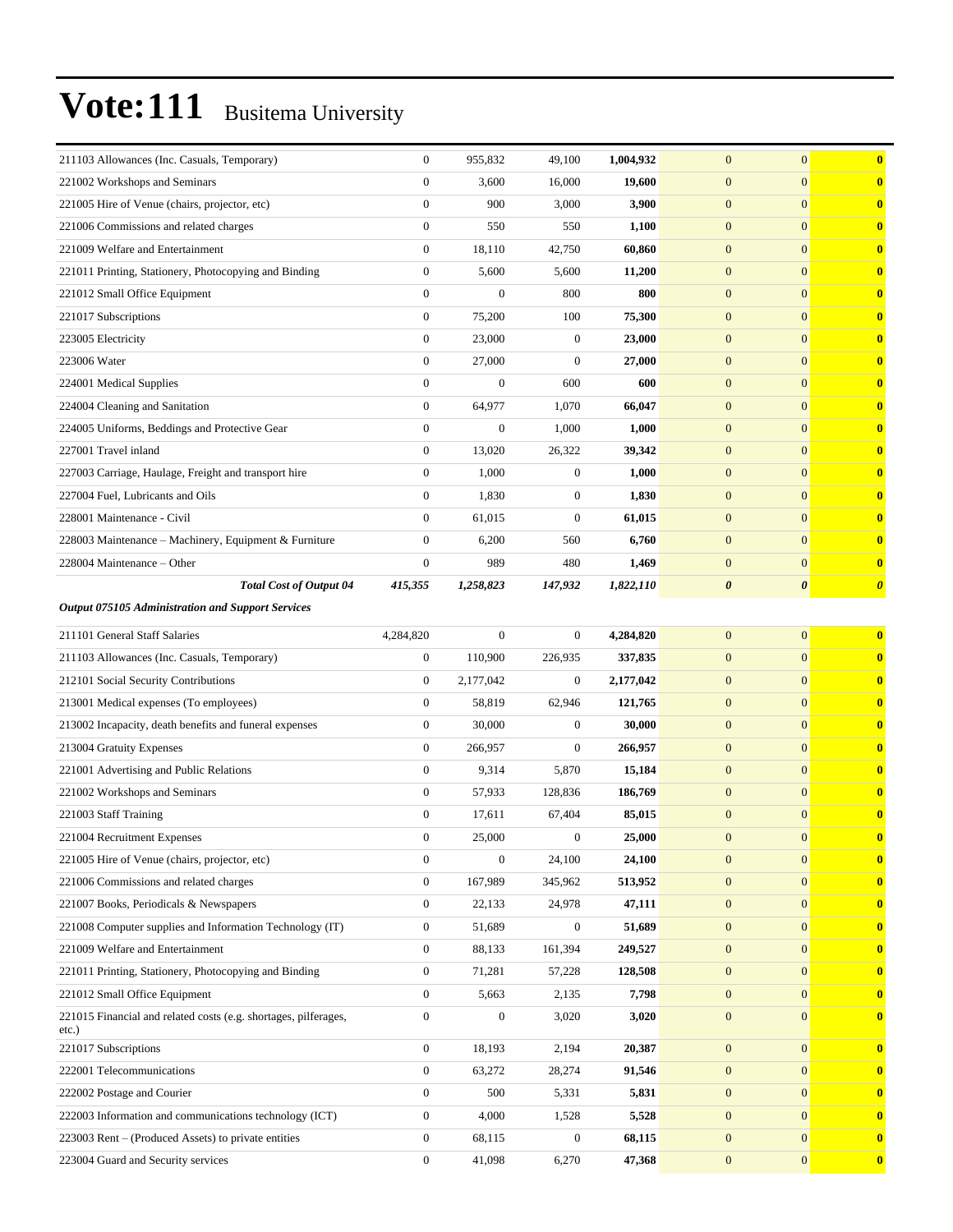| 223005 Electricity                                        | $\mathbf{0}$     | 81,045           | 103,920        | 184,965      | $\mathbf{0}$          | $\overline{0}$        | $\bf{0}$                |
|-----------------------------------------------------------|------------------|------------------|----------------|--------------|-----------------------|-----------------------|-------------------------|
| 223006 Water                                              | $\mathbf{0}$     | 14,091           | 54,180         | 68,271       | $\mathbf{0}$          | $\mathbf{0}$          | $\bf{0}$                |
| 223007 Other Utilities- (fuel, gas, firewood, charcoal)   | $\boldsymbol{0}$ | 1,000            | 3,200          | 4,200        | $\mathbf{0}$          | $\overline{0}$        | $\bf{0}$                |
| 224001 Medical Supplies                                   | $\mathbf{0}$     | 80,680           | 76,320         | 157,000      | $\mathbf{0}$          | $\overline{0}$        | $\bf{0}$                |
| 224004 Cleaning and Sanitation                            | $\mathbf{0}$     | 31,901           | 12,497         | 44,398       | $\mathbf{0}$          | $\overline{0}$        | $\bf{0}$                |
| 224005 Uniforms, Beddings and Protective Gear             | $\boldsymbol{0}$ | 14,800           | 40,500         | 55,300       | $\mathbf{0}$          | $\mathbf{0}$          | $\bf{0}$                |
| 224006 Agricultural Supplies                              | $\mathbf{0}$     | 13,500           | 4,800          | 18,300       | $\mathbf{0}$          | $\overline{0}$        | $\bf{0}$                |
| 225001 Consultancy Services- Short term                   | $\mathbf{0}$     | 6,000            | 32,161         | 38,161       | $\mathbf{0}$          | $\overline{0}$        | $\bf{0}$                |
| 225002 Consultancy Services-Long-term                     | $\mathbf{0}$     | $\boldsymbol{0}$ | 59,408         | 59,408       | $\mathbf{0}$          | $\overline{0}$        | $\bf{0}$                |
| 225003 Taxes on (Professional) Services                   | $\mathbf{0}$     | $\boldsymbol{0}$ | 813            | 813          | $\mathbf{0}$          | $\mathbf{0}$          | $\bf{0}$                |
| 226001 Insurances                                         | $\mathbf{0}$     | 348              | 50,000         | 50,348       | $\mathbf{0}$          | $\overline{0}$        | $\bf{0}$                |
| 227001 Travel inland                                      | $\mathbf{0}$     | 173,344          | 349,116        | 522,460      | $\mathbf{0}$          | $\overline{0}$        | $\bf{0}$                |
| 227002 Travel abroad                                      | $\mathbf{0}$     | $\boldsymbol{0}$ | 57,976         | 57,976       | $\mathbf{0}$          | $\overline{0}$        | $\bf{0}$                |
| 227004 Fuel, Lubricants and Oils                          | $\mathbf{0}$     | 47,912           | 195,400        | 243,313      | $\overline{0}$        | $\overline{0}$        | $\overline{\mathbf{0}}$ |
| 228001 Maintenance - Civil                                | $\mathbf{0}$     | 85,877           | 13,334         | 99,211       | $\overline{0}$        | $\overline{0}$        | $\bf{0}$                |
| 228002 Maintenance - Vehicles                             | $\mathbf{0}$     | 106,074          | 71,662         | 177,736      | $\mathbf{0}$          | $\overline{0}$        | $\mathbf{0}$            |
| 228003 Maintenance - Machinery, Equipment & Furniture     | $\theta$         | 30,660           | 22,590         | 53,250       | $\mathbf{0}$          | $\overline{0}$        | $\bf{0}$                |
| 228004 Maintenance - Other                                | $\Omega$         | 4,800            | 800            | 5.600        | $\mathbf{0}$          | $\overline{0}$        | $\overline{\mathbf{0}}$ |
| 282101 Donations                                          | $\theta$         | 2,610            | 4,500          | 7,110        | $\mathbf{0}$          | $\Omega$              | $\overline{\mathbf{0}}$ |
| <b>Total Cost of Output 05</b>                            | 4,284,820        | 4,050,282        | 2,307,583      | 10,642,685   | $\boldsymbol{\theta}$ | $\boldsymbol{\theta}$ | $\boldsymbol{\theta}$   |
| <b>Total Cost Of Outputs Provided</b>                     | 21,770,418       | 7,092,489        | 6,145,295      | 35,008,202   | $\bf{0}$              | $\mathbf{0}$          | $\overline{\mathbf{0}}$ |
| <b>Arrears</b>                                            | Wage             | Non Wage         | <b>AIA</b>     | <b>Total</b> | Wage                  | Non Wage              | <b>Total</b>            |
| Output 075199 Arrears                                     |                  |                  |                |              |                       |                       |                         |
| 321608 General Public Service Pension arrears (Budgeting) | $\overline{0}$   | 1,795,919        | $\overline{0}$ | 1,795,919    | $\overline{0}$        | $\overline{0}$        | $\mathbf{0}$            |
| <b>Total Cost of Output 99</b>                            | 0                | 1,795,919        | 0              | 1,795,919    | $\boldsymbol{\theta}$ | $\boldsymbol{\theta}$ | $\boldsymbol{\theta}$   |
| <b>Total Cost Of Arrears</b>                              | $\bf{0}$         | 1,795,919        | $\bf{0}$       | 1,795,919    | $\bf{0}$              | $\bf{0}$              | $\bf{0}$                |
| <b>Total Cost for SubProgramme 01</b>                     | 21,770,418       | 8,888,408        | 6,145,295      | 36,804,121   | $\bf{0}$              | $\bf{0}$              | $\mathbf{0}$            |
| <b>Total Excluding Arrears</b>                            | 21,770,418       | 7,092,489        | 6,145,295      | 35,008,202   | $\mathbf{0}$          | $\mathbf{0}$          | $\mathbf{0}$            |
| <b>Development Budget Estimates</b>                       |                  |                  |                |              |                       |                       |                         |

#### **Project 1466 Institutional Support to Busitema University - Retooling**

| Thousand Uganda Shillings                                               | 2019/20 Approved Estimates<br>2018/19 Approved Budget |              |            |              |                               |                       |                       |
|-------------------------------------------------------------------------|-------------------------------------------------------|--------------|------------|--------------|-------------------------------|-----------------------|-----------------------|
| <b>Capital Purchases</b>                                                | <b>GoU Dev't External Fin</b>                         |              | <b>AIA</b> | <b>Total</b> | <b>GoU Dev't External Fin</b> |                       | <b>Total</b>          |
| Output 075175 Purchase of Motor Vehicles and Other Transport Equipment  |                                                       |              |            |              |                               |                       |                       |
| 312201 Transport Equipment                                              | 150,000                                               | $\mathbf{0}$ | 150,000    | 300,000      | $\overline{0}$                | $\Omega$              | $\mathbf{0}$          |
| Total Cost Of Output 075175                                             | 150,000                                               | 0            | 150,000    | 300,000      | $\boldsymbol{\theta}$         | $\boldsymbol{\theta}$ | $\boldsymbol{\theta}$ |
| Output 075177 Purchase of Specialised Machinery & Equipment             |                                                       |              |            |              |                               |                       |                       |
| 312202 Machinery and Equipment                                          | 162,480                                               | $\mathbf{0}$ | 213,634    | 376,114      | $\mathbf{0}$                  | $\mathbf{0}$          | $\mathbf{0}$          |
| <b>Total Cost Of Output 075177</b>                                      | 162,480                                               | 0            | 213,634    | 376,114      | $\boldsymbol{\theta}$         | $\boldsymbol{\theta}$ | $\theta$              |
| Output 075178 Purchase of Office and Residential Furniture and Fittings |                                                       |              |            |              |                               |                       |                       |
| 312203 Furniture & Fixtures                                             | 31,000                                                | $\mathbf{0}$ | 52,830     | 83,830       | $\mathbf{0}$                  | $\overline{0}$        | $\mathbf{0}$          |
| <b>Total Cost Of Output 075178</b>                                      | 31,000                                                | 0            | 52,830     | 83,830       | $\boldsymbol{\theta}$         | $\boldsymbol{\theta}$ | $\theta$              |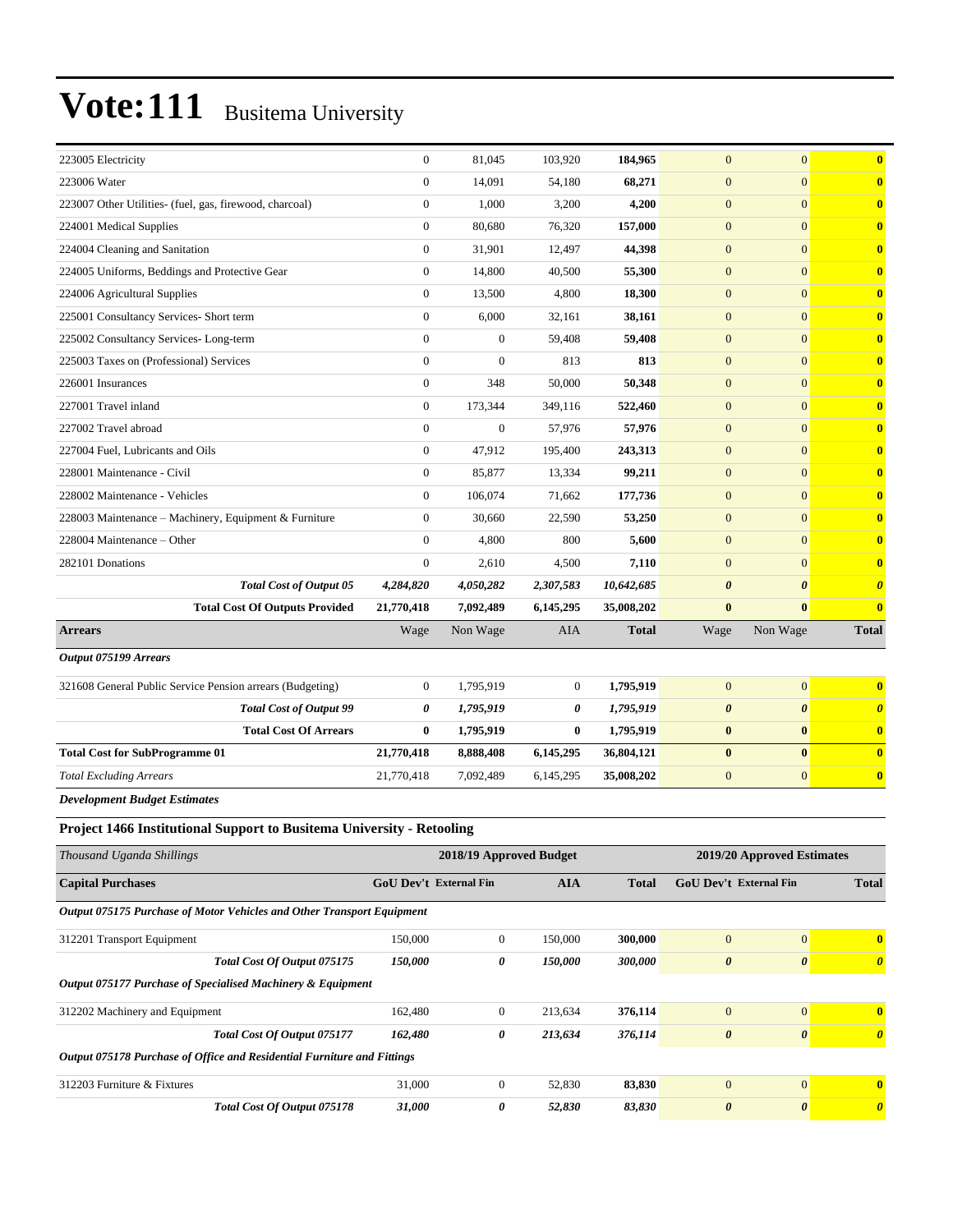#### *Output 075180 Construction and rehabilitation of learning facilities (Universities)*

| 70,000       | $\mathbf{0}$                                                                                                                                           | $\overline{0}$                | 70.000       | $\overline{0}$        | $\overline{0}$        | $\mathbf{0}$                  |
|--------------|--------------------------------------------------------------------------------------------------------------------------------------------------------|-------------------------------|--------------|-----------------------|-----------------------|-------------------------------|
| 70.000       | 0                                                                                                                                                      | 0                             | 70.000       | $\boldsymbol{\theta}$ | $\boldsymbol{\theta}$ | $\boldsymbol{\theta}$         |
|              |                                                                                                                                                        |                               |              |                       |                       |                               |
| 664.041      | $\mathbf{0}$                                                                                                                                           | 85.959                        | 750,000      | $\overline{0}$        | $\mathbf{0}$          | $\mathbf{0}$                  |
| 664,041      | 0                                                                                                                                                      | 85,959                        | 750,000      | $\boldsymbol{\theta}$ | $\boldsymbol{\theta}$ | $\boldsymbol{\theta}$         |
|              |                                                                                                                                                        |                               |              |                       |                       |                               |
| $\mathbf{0}$ | $\mathbf{0}$                                                                                                                                           | 139,668                       | 139,668      | $\overline{0}$        | $\overline{0}$        | $\mathbf{0}$                  |
| 0            | 0                                                                                                                                                      | 139,668                       | 139,668      | $\boldsymbol{\theta}$ | $\boldsymbol{\theta}$ | $\boldsymbol{\theta}$         |
| 1,077,521    | $\mathbf{0}$                                                                                                                                           | 642,091                       | 1,719,612    | $\mathbf{0}$          | $\overline{0}$        | $\mathbf{0}$                  |
|              |                                                                                                                                                        | <b>AIA</b>                    | <b>Total</b> |                       |                       | <b>Total</b>                  |
|              |                                                                                                                                                        |                               |              |                       |                       |                               |
| 43,210       | $\boldsymbol{0}$                                                                                                                                       | $\mathbf{0}$                  | 43,210       | $\mathbf{0}$          | $\mathbf{0}$          | $\overline{\mathbf{0}}$       |
| 43,210       | 0                                                                                                                                                      | 0                             | 43,210       | $\boldsymbol{\theta}$ | $\boldsymbol{\theta}$ | $\boldsymbol{\theta}$         |
| 43,210       | $\boldsymbol{0}$                                                                                                                                       | $\overline{0}$                | 43,210       | $\mathbf{0}$          | $\overline{0}$        | $\mathbf{0}$                  |
| 1,120,730    | $\boldsymbol{0}$                                                                                                                                       | 642,091                       | 1,762,821    | $\overline{0}$        | $\overline{0}$        | $\mathbf{0}$                  |
| 1,077,521    | $\mathbf{0}$                                                                                                                                           | 642,091                       | 1,719,612    | $\overline{0}$        | $\Omega$              | $\mathbf{0}$                  |
| Gol          | <b>External Fin</b>                                                                                                                                    | <b>AIA</b>                    | <b>Total</b> | GoU                   | <b>External Fin</b>   | <b>Total</b>                  |
| 31,779,556   | $\bf{0}$                                                                                                                                               | 6,787,386                     | 38,566,942   | $\bf{0}$              | $\bf{0}$              | $\mathbf{0}$                  |
| 29,940,428   | $\overline{0}$                                                                                                                                         | 6,787,386                     | 36,727,814   | $\overline{0}$        | $\Omega$              | $\mathbf{0}$                  |
| GoU          | <b>External Fin</b>                                                                                                                                    | <b>AIA</b>                    | <b>Total</b> | GoU                   | <b>External Fin.</b>  | <b>Total</b>                  |
| 31,779,556   | $\bf{0}$                                                                                                                                               | 6,787,386                     | 38,566,942   | 36,968,961            | $\bf{0}$              | 36,968,961                    |
| 29,940,428   | $\boldsymbol{0}$                                                                                                                                       | 6,787,386                     | 36,727,814   | 36,968,961            | $\overline{0}$        | 36,968,961                    |
|              | Output 075181 Lecture Room construction and rehabilitation (Universities)<br>Output 075182 Construction and Rehabilitation of Accommodation Facilities | <b>GoU Dev't External Fin</b> |              |                       |                       | <b>GoU Dev't External Fin</b> |